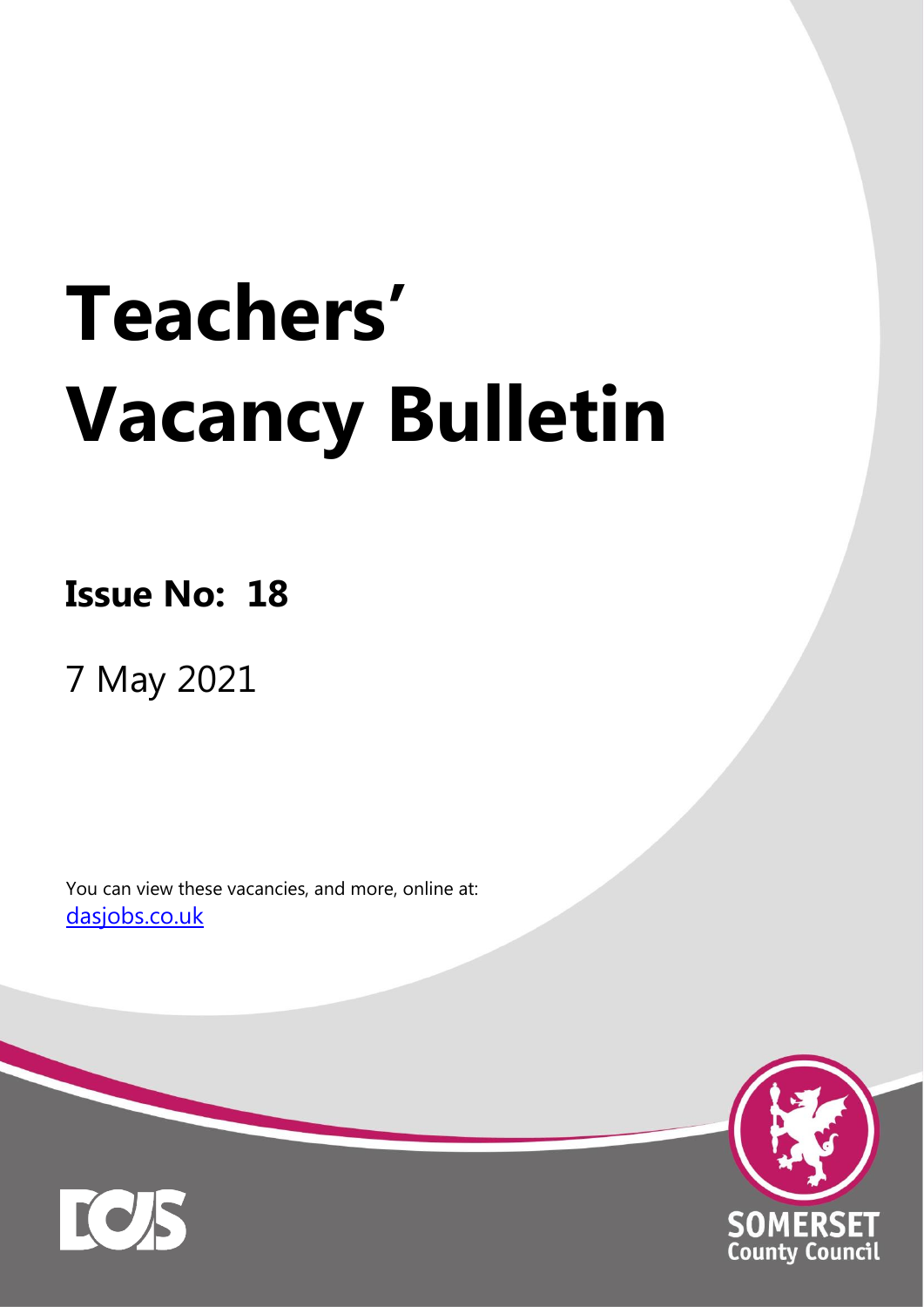Latest time for acceptance of advertisements is 11am Thursday for the Friday bulletin.

All adverts for posts in educational establishments, including governors and requests for volunteers require a criminal background check via the Disclosure Procedure.

"Somerset County Council is committed to safeguarding and promoting the welfare of children."

Unless otherwise stated, salaries for teaching posts are QUALIFIED TEACHERS' PAY SPINE (starting point dependent on qualifications and experience)

> This list of vacancies can be found on: **Somerset iPost** [\(https://www.somerset.org.uk/iPost/Pages/Welcome.aspx\)](https://www.somerset.org.uk/iPost/Pages/Welcome.aspx)

## **Equal Opportunities Employer**



#### **CONTENTS**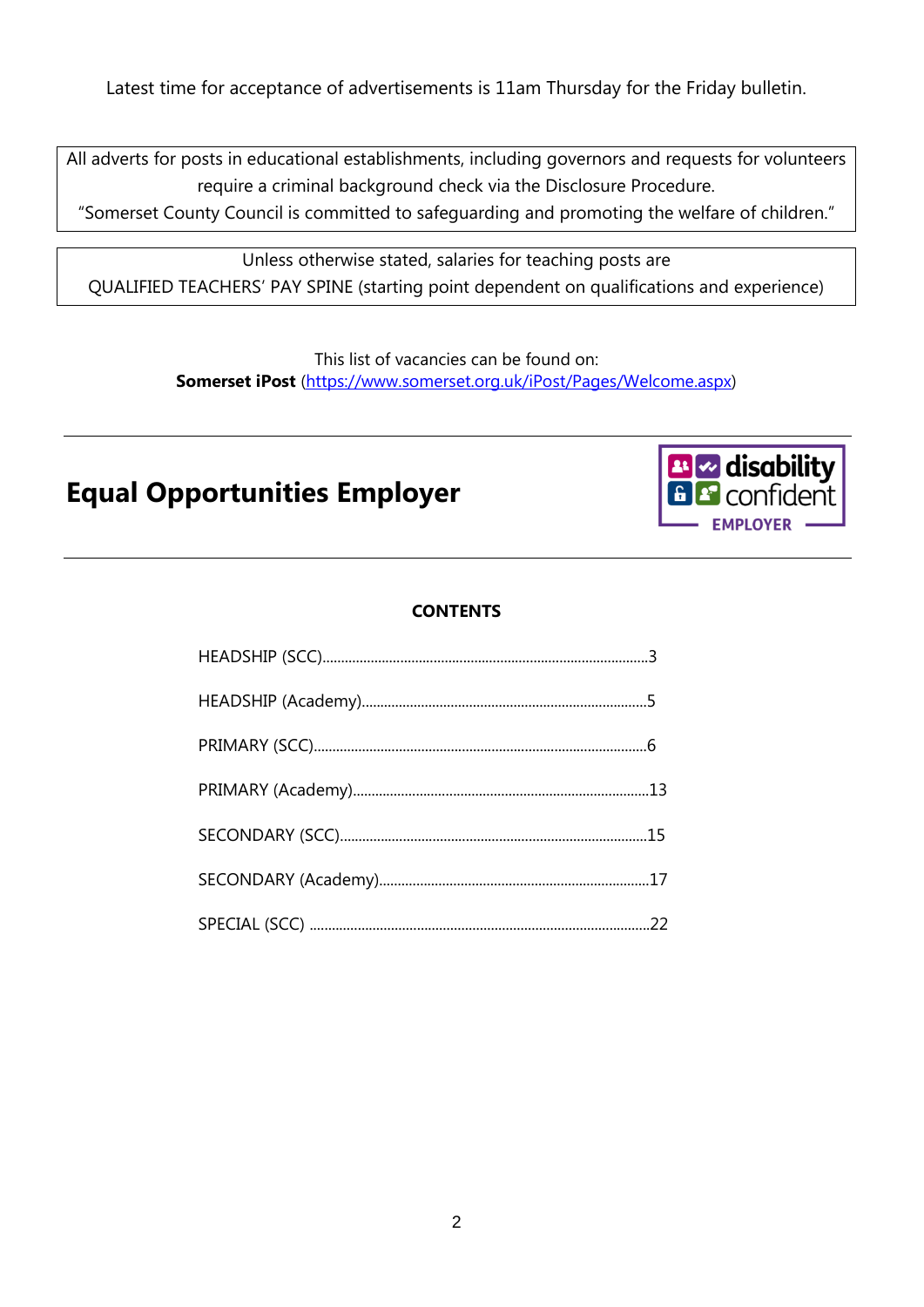**Butleigh Primary School, High Street, Butleigh, Nr Glastonbury, Somerset BA6 8SX** [www.butleighprimary.co.uk](http://www.butleighprimary.co.uk/) 01458 850511

#### **HEADTEACHER**

#### **Contract Type: Full Time – Permanent with up to 2 days classroom teaching Leadership Pay Spine L6 – L14 NOR: 101 plus 18 in nursery Starting Date: 1 September 2021 (possibly 1 January 2022 in exceptional circumstances)**

The children, staff and parents of Butleigh C of E Primary School are looking for an inspirational, motivated and dynamic new Headteacher to lead our vibrant village school and to share our Christian ethos. We are looking for a collaborative and visionary Headteacher to guide our school with enthusiasm, dedication and commitment through the next phase of its development. Proven experience of having improved outcomes for children you have taught is essential.

#### **What is important to us:**

- "Living, Learning and Growing Together"
- Nurturing each child's individuality through the continued development of a broad and creative curriculum
- Praising and encouraging kindness in all that we do

#### **We are looking for a Headteacher who will have:**

- The vision and motivation to lead our school forward to an outstanding future
- The ability to nurture, inspire and challenge all of our children to reach their full potential
- The ability to maintain and develop the extensive opportunities available to our children and staff
- Experience of working collaboratively in identifying and providing appropriate support for children with additional needs
- Excellent interpersonal skills, the ability to be reflective with good communication and listening skills

#### **We can offer you:**

- A welcoming and friendly school with confident and enthusiastic children who are eager to learn
- Talented and dedicated staff
- Active, well informed Governors who will support and challenge you as 'critical friends'
- Supportive parents and a strong Friends of Butleigh School organisation who work in partnership to provide resources to enrich our children's educational experience
- Close links with St Leonard's Church
- A supportive village community

#### **About Butleigh School:**

Currently we have 101 children on roll, taught in four well-resourced classes. Wrap-around care is available with our breakfast and after school clubs. Butleigh School is lucky enough to have a large grassed playing field with sturdy play equipment, all weather playgrounds and independent Activity Rooms. We also have a thriving Nursery School on a nearby site, which children can join from 2 years old. **Location:**

Butleigh is a vibrant village community set in beautiful countryside on the edge of the Somerset Levels. In addition to the school and church, we have a useful shop with post office, a pub with restaurant, children's play park and a tea room. There are numerous clubs ranging from choirs, through to sports with much else in between.

#### **Visits:**

Visits to our school are warmly welcomed; it will be a great opportunity to see our facilities and meet some of the team. Sadly, due to Covid restrictions, we cannot accommodate visits during the school day. Please contact the school office to arrange a visit: **butleighprimary@educ.somerset.gov.uk**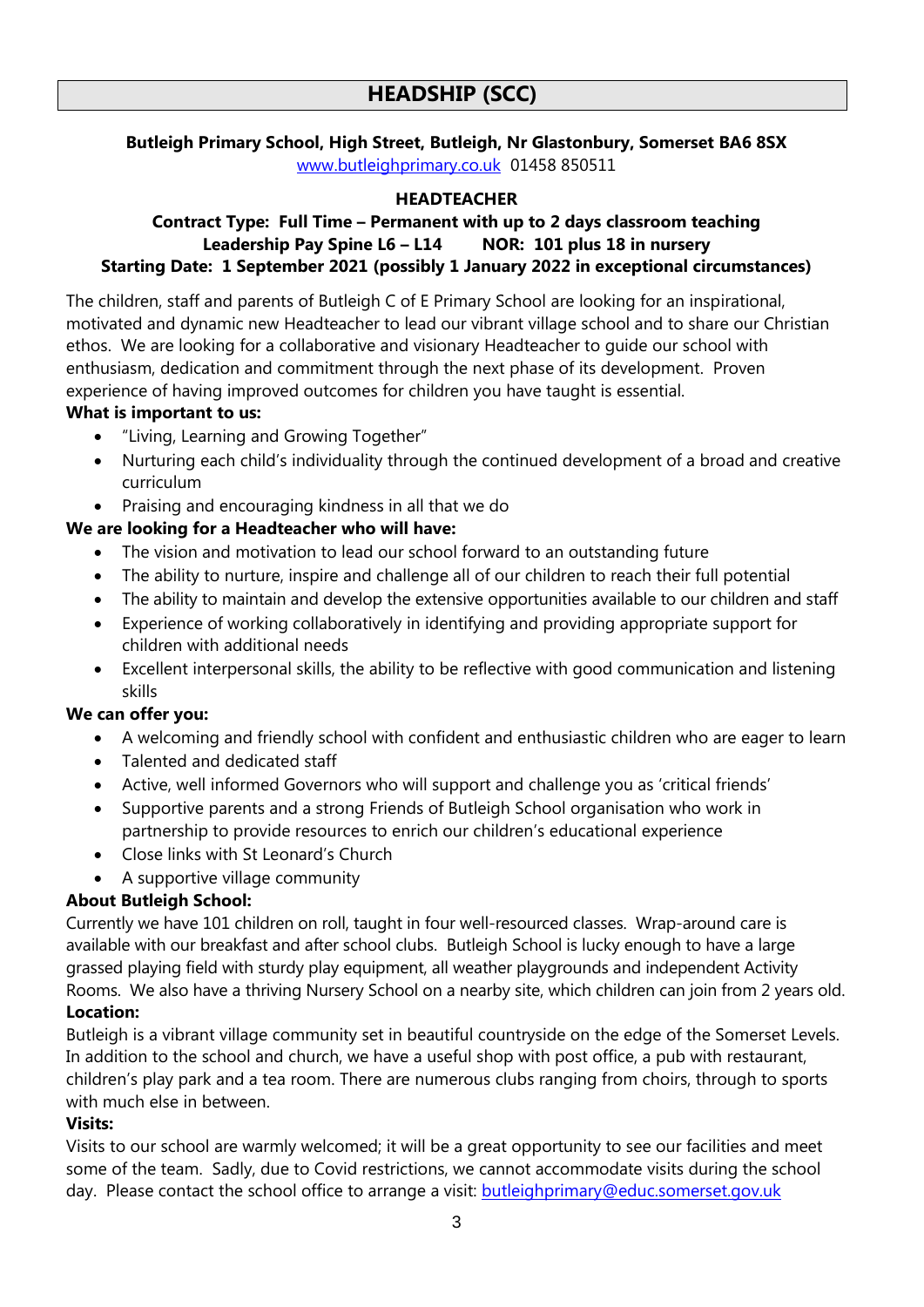#### **Applications:**

Please visit our website for the Application Form and further details. Applications must be submitted using the application form and accompanied by a letter stating your experience, interests and personal qualities. Applications by CV will not be considered.

Closing date: Wednesday 19 May 2021 at 12:00 noon

Interview dates: Wednesday 26 May and Thursday 27 May

#### **Additional information:**

Butleigh C of E Primary School is committed to safeguarding and promoting the welfare of children and young people and expects all staff and volunteers to share this commitment. All applicants will be subject to a full Disclosure and Barring Service check before an appointment is confirmed.

#### **Crowcombe VA & Stogumber VC Church of England Federated Primary Schools**

Crowcombe TA4 4AA & Stogumber TA4 3TQ [www.crowcombeandstogumberprimaryschools.co.uk](http://www.crowcombeandstogumberprimaryschools.co.uk/)

#### **Our school requires an EXECUTIVE HEADTEACHER for January 2022**

Daniel, aged 8 says "Crowcombe and Stogumber Schools welcome people with open arms" **Salary: L7 – 12 on the Leadership pay scale which will be determined according to the skills and experience of the successful candidate.** For an exceptional and very experienced candidate, a higher salary can be negotiated.

#### **Contract type: Full-time/Permanent NOR: 94**

Crowcombe & Stogumber Church of England federated Primary Schools are situated at the foot of the Quantock Hills, an area of outstanding beauty, deep in rural Somerset. Our school community is based on a foundation of compassion, co-operation, investigation and creativity. We are driven by high standards and an enthusiastic love of learning, within a positive Christian ethos.

We share an Executive Headteacher, a Governing Body and a PTA. This enables us to offer extended opportunities to our children with a wider range of activities and staff expertise. We have our own mini-bus which is used on a daily basis to provide free transport between the schools.

Reception, Year 1 and Year 2 from both schools are educated at Stogumber, and all children in Years 3,4, 5 & 6 are taught at Crowcombe. We have small classes and a high ratio of adults to children which enables pupils of all abilities to learn to their full potential.

The Board of Governors is seeking to appoint an inspirational leader, committed to raising standards and pupil attainment, whilst maintaining our nurturing, family-friendly environment in which children feel happy and safe, grow in confidence and find their individual strengths.

#### **We can offer you:**

- a chance to lead a successful Federation of two small primary schools in a picturesque rural area.
- a hard-working, highly skilled and enthusiastic staff team, who are supportive of each other, and committed to their own professional development.
- schools in which children are eager to learn, have positive attitudes and are proud of their schools.
- an inclusive and nurturing environment in which each unique child is cherished.
- a rich and varied curriculum and extensive enrichment activities.
- a warm and close relationship with our village churches.
- high quality professional development.

#### **We are looking for a leader who:**

- is passionate about teaching and learning and giving children the best possible school experience.
- is committed to a curriculum which is creative and innovative, relevant to the needs of all pupils.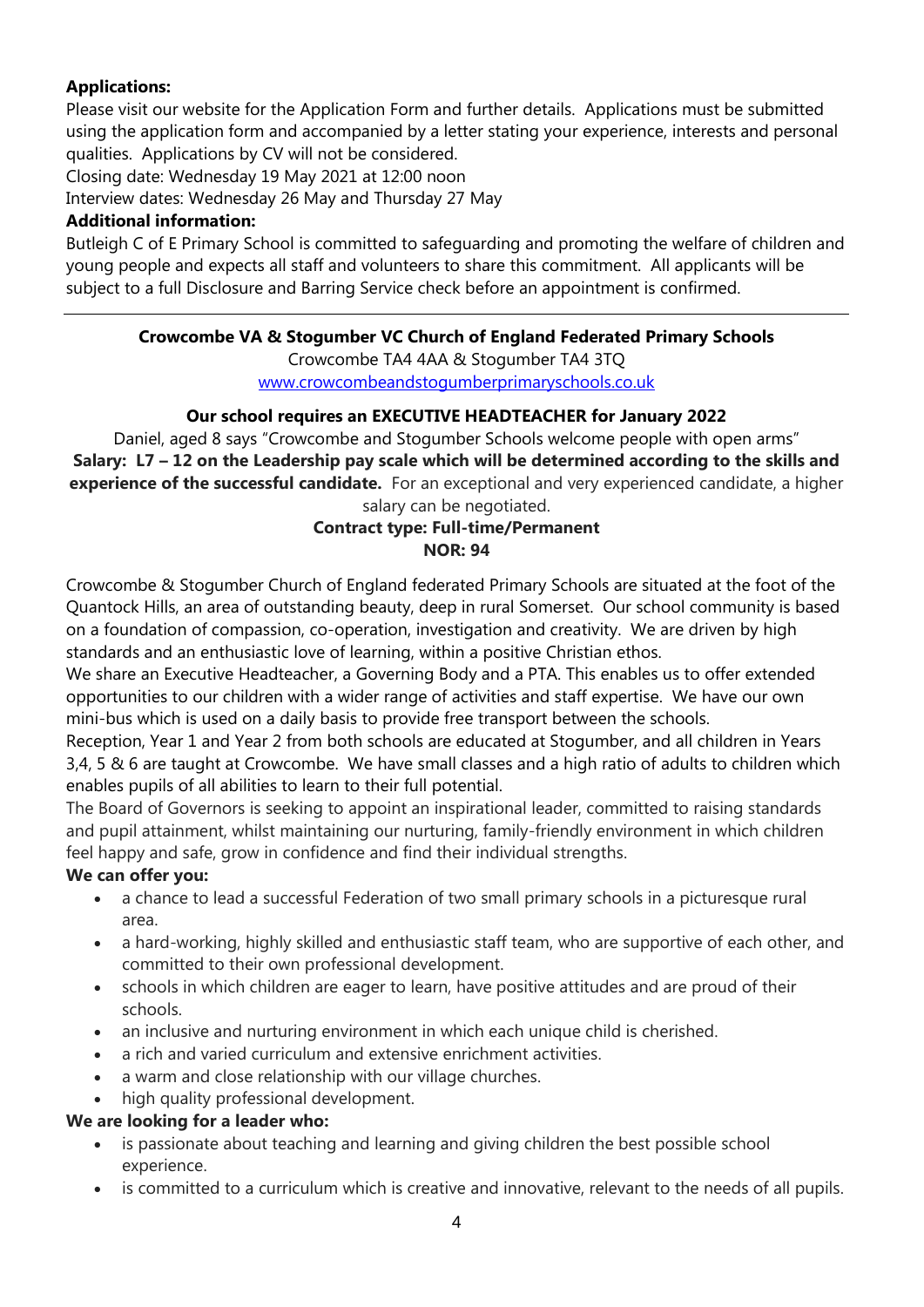- values every child and ensures that all children achieve their best.
- is an inspirational and strategic leader with a proven track-record for developing teams and working collaboratively with others to raise standards and aspirations for all children.
- understands what makes for high quality teaching and learning and is an inspirational classroom practitioner.
- is committed to and understands the ethos and values of the school.
- is an excellent communicator, able to develop relationships with children, staff, parents and the wider community.
- can manage the schools' budgets and resources with discernment and wisdom.

#### **To download an application pack and apply online visit: [https://dasjobs.co.uk/job/executive](https://dasjobs.co.uk/job/executive-headteacher-12/)[headteacher-12/](https://dasjobs.co.uk/job/executive-headteacher-12/)**

Do come and visit us – we would love to show you around our schools. Please contact Mrs Alexis Tisshaw, Clerk to Governors, on 01984 656311 from 10<sup>th</sup> May 2021 to arrange a visit to the schools. Closing date for applications: Midday on Monday 7<sup>th</sup> June 2021

Interviews: Thursday 24<sup>th</sup> and Friday 25<sup>th</sup> June 2021

Website: [www.crowcombeandstogumberprimaryschools.co.uk](http://www.crowcombeandstogumberprimaryschools.co.uk/)

Crowcombe and Stogumber Primary Schools are committed to safeguarding and promoting the welfare of children, young people and vulnerable adults and expect all staff and volunteers to share this commitment. Appointments are made using safer recruitment. A full DBS check will be required for the successful candidate.

## **HEADSHIP (Academy)**



**BATH & WELLS Multi Academy Trust** That they may have life, life in all its fullness' John 10:10

#### **St Stephen's Primary Church School, Richmond Place, Bath, BA1 5PZ**

#### **HEADTEACHER Full Time L18 – L24 (£64,143 - £74,295)**

St Stephen's Primary Church School are seeking to appoint a Headteacher to promote a love of learning, continue the development of this happy and ambitious church school, build on its existing good practice and provide an environment that enables every child to find a place in the world that is the right shape for them. Governors see this as an exciting challenge for an inspirational and skilful leader.

#### **We are eager to appoint someone who has:**

- A proven record of excellent classroom practice
- Outstanding leadership, finance and management skills
- Has resilience, energy, enthusiasm and humour
- A clear vision and high expectations for school improvement
- A strong Christian ethos for spiritual leadership in a church school
- Excellent personal and team building skills and shows kindness and empathy to all
- A very positive attitude to innovation and change
- An excellent track record of working closely with Governors, parents, carers and the wider community

#### **We can offer:**

- An inclusive culture
- The wellbeing of all those involved in the school being intrinsic to all we do
- An excellent team of teaching and support staff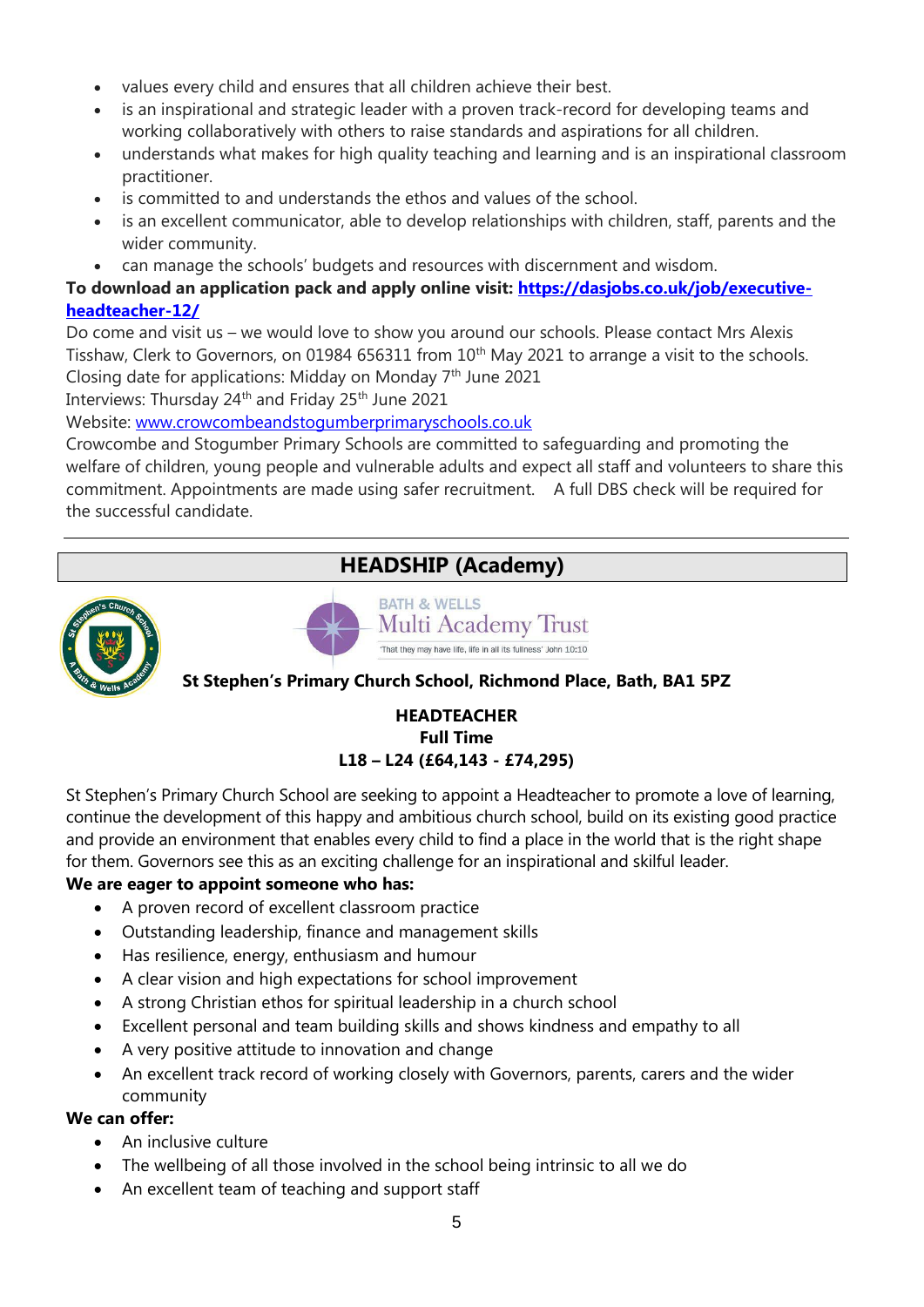- Well-behaved, motivated, friendly, happy children
- A strongly supportive governing body and strong links with parents and carers
- A high level of collaboration, CPD and support as part of the Bath and Wells Multi-Academy **Trust**

Candidates are invited to contact the Faye Bertham – Assistant Director of Education to gain more information about the role and St Stephen's Primary Church School; please email

[Faye.Bertham@bwmat.org.](mailto:Faye.Bertham@bwmat.org) There is also the opportunity to visit the school, this can be arranged by appointment only by emailing the school directly: [office@ststephens.bwmat.org.](mailto:office@ststephens.bwmat.org) Additionally, to get an initial insight into our school, please follow the video links below:

[The 3 Little Birds -](https://www.youtube.com/watch?v=TW1GFOIBOrM) YouTube

[St Stephen's Primary Church School, Bath -](https://www.st-stephens.bathnes.sch.uk/summer-term-2020/classroom-tours) Classroom Tour Videos

Benefits of working for the Bath & Wells Multi Academy Trust include a generous pension scheme, enhanced sickness and parental benefits and a supportive working environment.

The Bath & Wells Multi Academy Trust is committed to safeguarding and promoting the welfare of children, young people and vulnerable adults and expects all staff and volunteers to share this commitment. This post is subject to an enhanced DBS and all relevant pre-employment checks.

#### **Application forms should be accompanied by a full letter of application and sent via email to Tyffanni Markall within the central HR team, to HR@bwmat.org**

Closing date: 1st June 2021

Shortlisting date: 9th June 2021

Interview dates: Day 1 - 23rd June 2021 via teams, Day 2 - 28th June 2021 in school

Only successful candidates from Day 1 will attend Day 2

This post will commence on 1<sup>st</sup> January 2022

## **PRIMARY (SCC)**

#### **St Joseph & St Teresa Catholic Primary School, Lovers Walk, Wells BA5 2QL**

#### **SENCO Required from: September 2021 Permanent Contract: 1 day a week Salary: MPS + SEND Allowance**

The Governors are looking to appoint an enthusiastic, inspirational and motivated SENCO to further develop and lead inclusion and SEN within the school and join our highly committed team. St Joseph & St Teresa Catholic Primary School is a well-established school with a strong Catholic ethos and enthusiastic children who enjoy learning.

The successful candidate should have:

- Qualified Teacher with 5 years or more teaching experience
- The National Award for SEN Co-ordination or be willing to work towards it
- Experience of working with children with Special Needs
- Thorough knowledge of the new SEND Code of Practice
- The ability to lead staff in developing their knowledge and expertise in working with SEN children
- Skilful in working with pupils with a range of different abilities and needs SEND, LAC, Pupil Premium, EAL, G & T
- To work effectively with the Headteacher and SLT to achieve excellence
- The ability to support and overview the work of teaching assistants working with SEN children
- Good communication skills and an ability to work within a team
- Good management and organisational skills and experience of leading/managing other staff
- The necessary communication skills enabling liaison with a variety of external agencies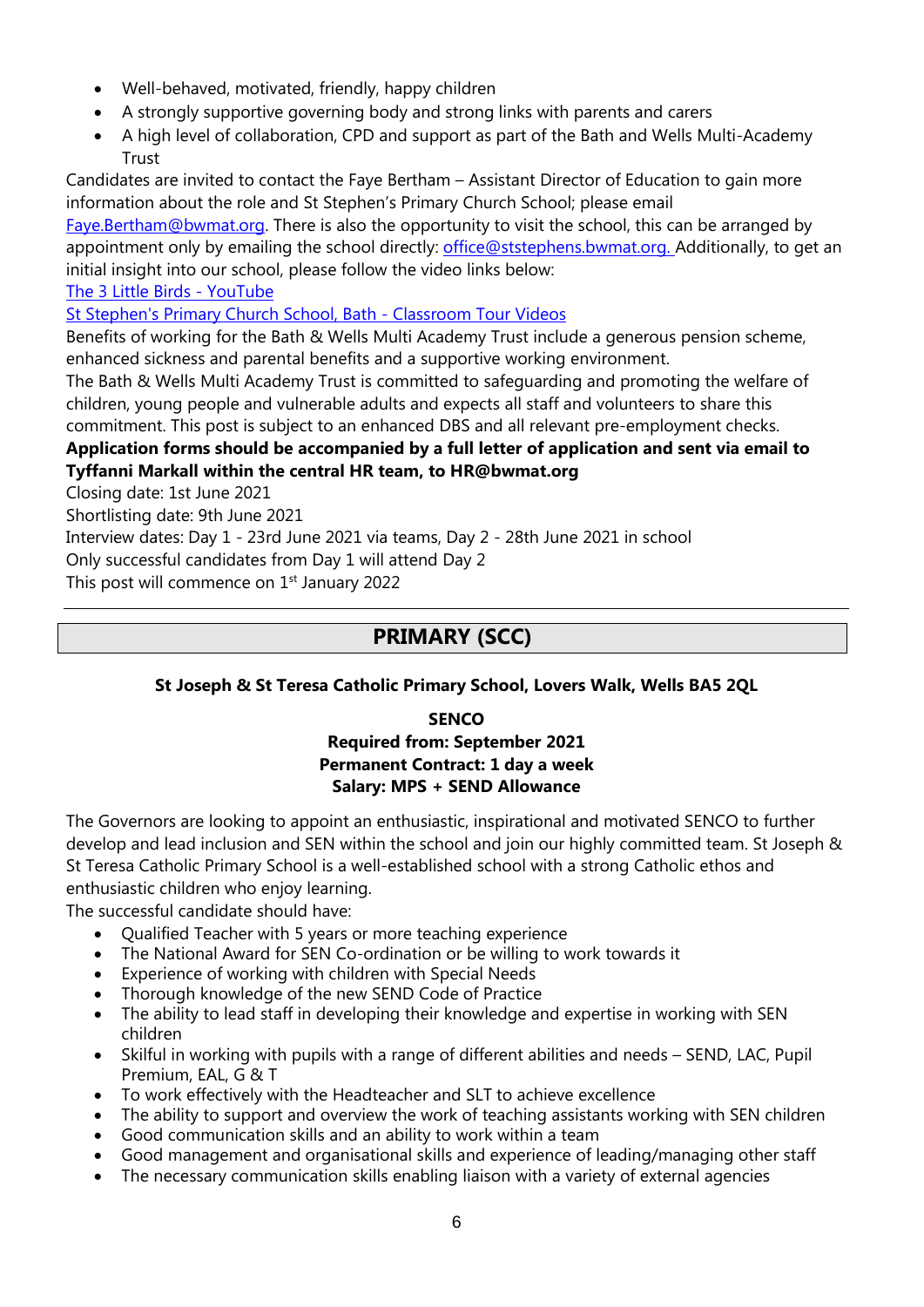• Applications are welcome from new or experienced SENCO's; training for a new SENCO will be provided if necessary.

**Further details, a Job Description, Personal Specification and an application form are available to download from<https://dasjobs.co.uk/job/senco-53/> or the school website [www.stjosephandstteresa.co.uk](http://www.stjosephandstteresa.co.uk/) Visits to the school are welcome.** Closing date for applications: Friday 21st May 2021. Interviews: To be confirmed

**Cannington C of E Primary School, Brook Street, Cannington, Somerset TA5 2HP** Telephone 01278 652 368 Age Range 4-11 NOR 176 'Where Learners Grow and Achieve'

#### **CLASS TEACHER Post with the possibility of a TLR3 – required for September 2021**

A fantastic opportunity has arisen for a teacher with some experience who is searching for their next stage of professional development. We are seeking an individual who is ambitious and is looking to make a positive difference, someone who has a passion for learning, could offer English as a specialist subject and will be committed to making the last years of primary education aspiring and engaging for our children.

For the right person, a TLR3 is available with the aim of promoting the pleasure of reading and to impact positively on reading progress across all years.

Initially, this post is offered as a full time, fixed term position for one year with the possibility of extension/permanency in the following year.

We are a good school, situated at the heart of our community. We offer amazing children who are creative and love to be challenged, supportive parents, an active and encouraging governing body and a staff team with diverse experience.

For further information or to make an appointment to visit, please contact Mrs Claire Nurse, Headteacher who would be delighted to discuss this further.

#### **Apply online:<https://dasjobs.co.uk/job/class-teacher-182/>**

Our school is committed to safeguarding and promoting the welfare of children and young people and expects all staff to share this commitment. Enhanced Disclosure checks are required for all successful applicants.

Closing Date: Wednesday 19<sup>th</sup> May 2021 Interview: Monday 24<sup>th</sup> May 2021

#### **Trull Church of England Voluntary Aided Primary School, Church Road, Trull, Taunton TA3 7JZ** 01823 333239 [sch.369@educ.somerset.gov.uk](mailto:sch.369@educ.somerset.gov.uk) [www.trullprimary.com](http://www.trullprimary.com/)

#### **EYFS TEACHER (Year R) part time 0.5 Main pay scale salary based on experience Maternity cover Start September 2021**

Do you want to be part of an exceptional team, where you can make a positive impact and where the children are eager to learn and achieve? Are you looking for a part time role to improve your work life balance?

We are looking for a passionate, part-time, EYFS class teacher who can use excellent subject knowledge to develop and teach an EYFS curriculum which engages all children to learn and achieve while successfully nurturing and inspiring our children. As part of our energetic and welcoming team, you will enthuse and motivate children to strive for success while maintaining a healthy learning environment for all children within the school. The successful candidate will use formative assessments to plan future learning, which is child centred and differentiated and create a highly stimulating Early Years environment both indoors and outdoors.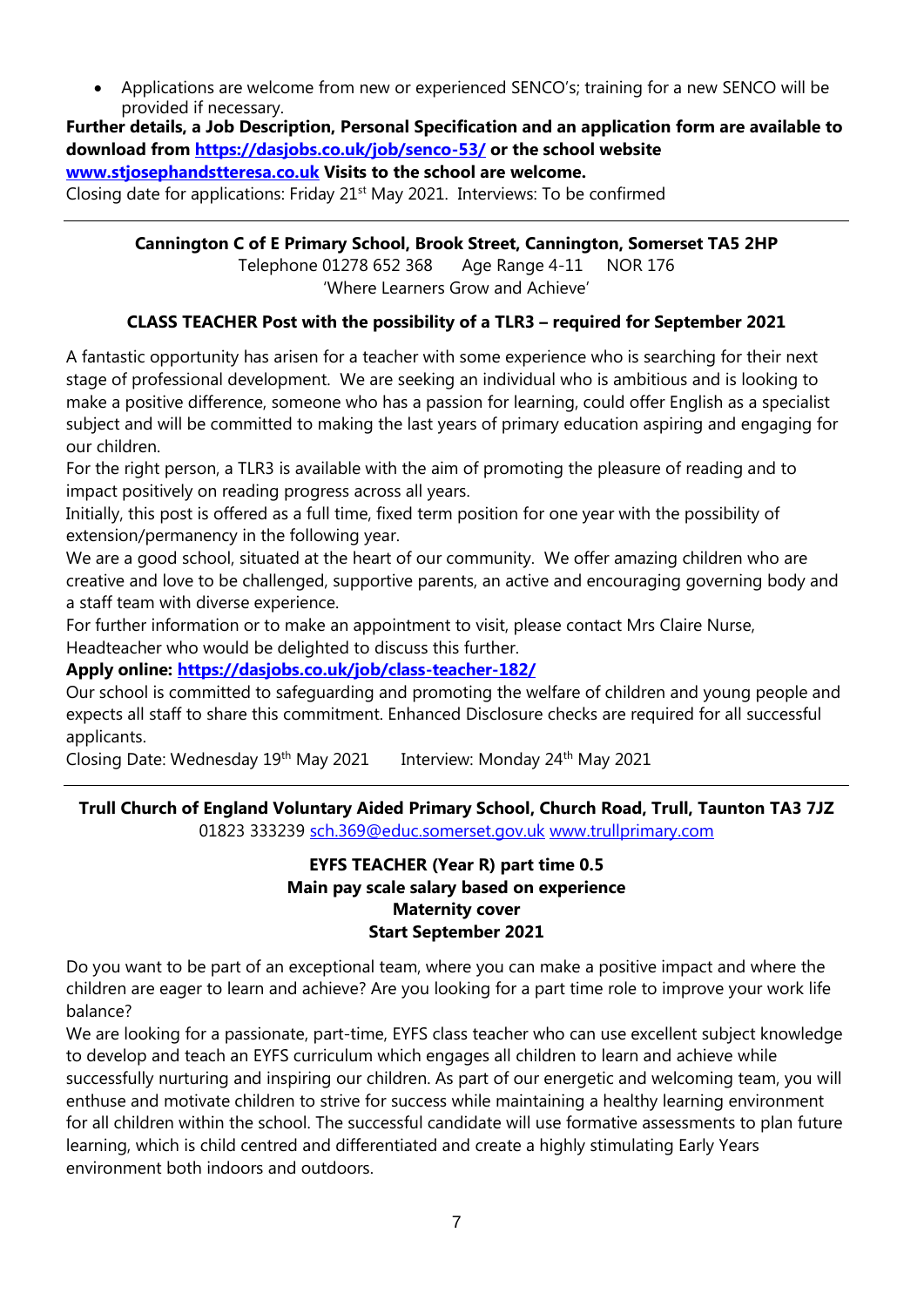You will have the opportunity to work alongside a committed staff, sharing practice on a regular basis and developing pedagogy through supported self-reflection. We pride ourselves on excellent pupil behaviour and our strong ethos of inclusion. Our school community offers the opportunity to become a meaningful part of the wider community through enrichment and extra-curricular activities. We have very supportive parents and governors and are highly thought of in the local community.

#### **WHAT WE OFFER:**

- A school that is fully dedicated to developing every child to reach their full potential, irrespective of their ability.
- Collaborative working within our cluster of schools to support our endeavours to work smarter and achieve an effective balance between home and work.
- A dedicated and friendly team of professionals who are keen to develop and learn.
- Excellent CPD opportunities to grow and development through committed mentorship.
- A successful Local Authority NQT/ ECT support program.
- Staff wellbeing, actively monitored by excellent Governors.

#### **JOB REQUIREMENTS:**

- QTS (Qualified Teacher Status).
- Primary teaching experience in EYFS.

#### **THE RIGHT CANDIDATE WILL HAVE:**

- A detailed knowledge of the EYFS curriculum and its means of delivery.
- An awareness of the Statutory framework for the early years foundation stage March 2021
- High standards of communication and interpersonal skills.
- The ability to work as part of a team.
- The ability to work to deadlines.
- The ability to motivate both children and your peers.
- Highly motivated and enthusiastic.
- Excellent attendance and punctuality.
- Exudes a 'can do' attitude.

Potential candidates for this role are warmly invited to contact the school for additional information and visits to our school are encouraged in a COVID secure way, but we appreciate this may not be possible and a phone call or virtual meeting can occur instead.

Please contact the School Business Manager, Mrs Debbie Crudge on 01823 333239.

Whether you are looking for a new teaching opportunity or you have recently completed your teacher training, we would welcome an application from you.

#### **Apply: [http://dasjobs.co.uk/job/eyfs-teacher-year-r/](https://dasjobs.co.uk/?post_type=job_listing&p=22708&preview=true)**

Completed applications should be sent to [sch.369@educ.somerset.gov.uk](mailto:sch.369@educ.somerset.gov.uk)

Closing date: Friday 14<sup>th</sup> May 2021. Interview date: Thursday 20<sup>th</sup> May 2021

Trull CE VA Primary School is committed to safeguarding and promoting the welfare of children and young people; this is a commitment which we expect all staff and volunteers to share. We follow Safer Recruitment Guidelines and the successful candidate will be required to undergo an enhanced DBS check.

#### **Crowcombe VA & Stogumber VC Church of England Federated Primary Schools**

Crowcombe TA4 4AA & Stogumber TA4 3TQ

[www.crowcombeandstogumberprimaryschools.co.uk](http://www.crowcombeandstogumberprimaryschools.co.uk/) NOR: 98

#### **EYFS/KS2 TEACHER 5 days per week FIXED TERM 1st September 2021 – 31st August 2022 Qualified teachers Pay Scale**

Applications are welcomed from NQTs as well as experienced practitioners

The Board of Governors and Headteacher wish to appoint a Fixed Term Foundation Stage/Key Stage Two teacher to join our successful team supporting two small, but ambitious schools located in beautiful West Somerset. Mornings will be located at Crowcombe teaching English, Maths and Reading in one of our KS2 classes while the afternoons will be spent at Stogumber covering Reception.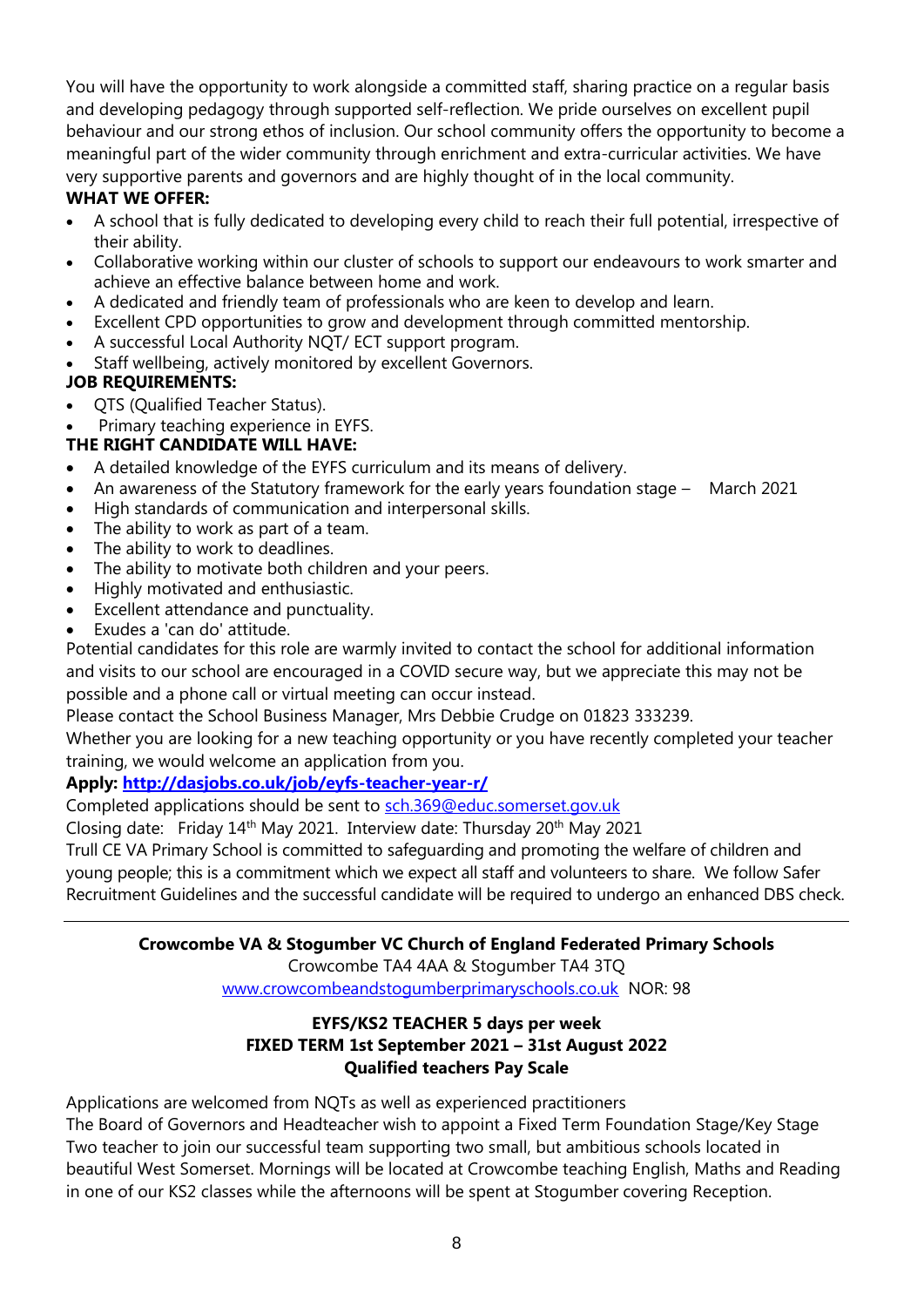The spirit and heart of our very special community ensures the inclusion of every pupil across all ages and ability. At Crowcombe and Stogumber we share a commitment to fulfilling the potential of every child; this can be found deeply rooted in every member of staff, all of whom share a joined up approach to each child's personal educational journey. We encourage a love of learning, the development of selfesteem and strive to make our curriculum fun, exciting and relevant.

As Church Schools we aim to develop Christian values and foster a kind and caring attitude towards people as well as for their beliefs. We are committed to nurturing the whole child, mind, body and spirit and we make the most of our close links with the local family of churches.

Much of the emphasis in school is on breadth of experience, developing a balance of opportunities and a holistic approach to learning. Hand in hand with the children's academic development is a wide and varied extra-curricular programme aimed at developing confidence, creativity and individuality. The successful candidate will have the opportunity to work alongside a committed staff, sharing practice on a regular basis and we pride ourselves on excellent pupil behaviour. Our school community offers the opportunity to become a meaningful part of the wider community and we have very supportive parents and governors who are highly thought of in the local community. We also work closely with other schools in the Taunton Vale Partnership meaning there are many opportunities for peer to peer working.

If this sounds like a place where you would like to work, or if you are interested in finding out more about the position, please contact the school directly. We encourage visits to the schools which can be arranged by contacting the school on 01984 656311 or via email on [office@stogumber.somerset.sch.uk.](mailto:office@stogumber.somerset.sch.uk) The schools are fully committed to rigorous safeguarding procedures as well as equal opportunities, and the successful applicants will require full DBS checks before employment commences. What we offer:

- A school that is fully dedicated to developing every child to reach their full potential, irrespective of their ability.
- Collaborative working within our cluster of schools to support our endeavours to work smarter and achieve an effective balance between home and work.
- A dedicated and friendly team of professionals who are keen to develop and learn.
- Excellent CPD opportunities to grow and develop.
- Staff wellbeing, actively monitored by excellent Governors.

Job requirements:

- QTS (Qualified Teacher Status).
- Primary teaching experience.

The right candidate will:

- Have a detailed knowledge of the curriculum and its means of delivery.
- Have high standards of communication and interpersonal skills.
- Have the ability to work as part of a team.
- Be able to support the Christian ethos of the schools.
- Have excellent attendance and punctuality.
- Exude a 'can do' attitude.

Please complete an SCC teaching application form and send with covering letter to: Mrs A Tisshaw, Stogumber Primary School, Stogumber TA4 3TQ

or email to [office@stogumber.somerset.sch.uk.](mailto:office@stogumber.somerset.sch.uk)

#### **Application forms can be downloaded and submitted at [dasjobs.co.uk/job/eyfs-ks2-teacher/](http://dasjobs.co.uk/job/eyfs-ks2-teacher/)**

We look forward to hearing from you!

Deadline for applications: 9am Monday 17<sup>th</sup> May 2021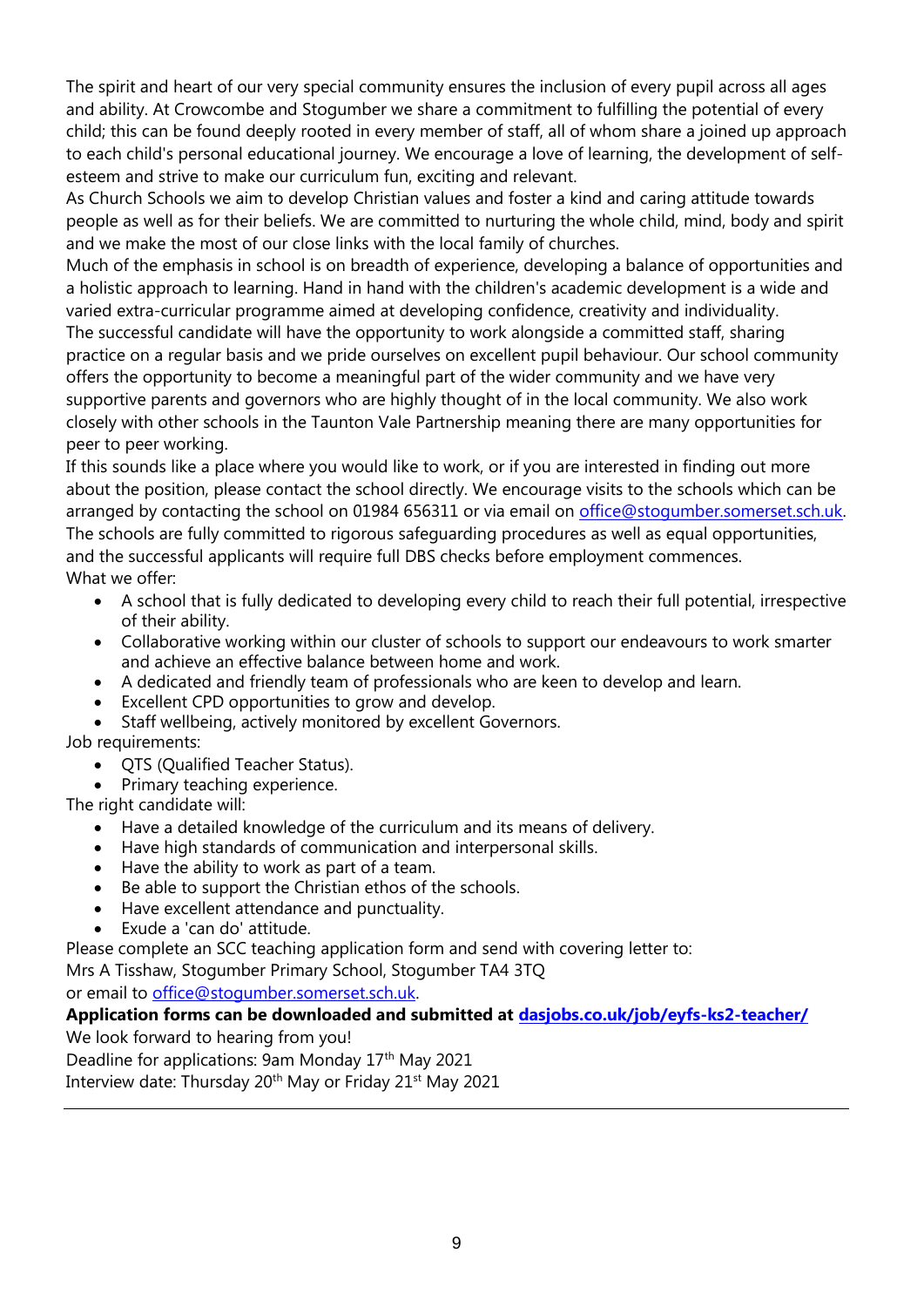#### **St John's CE VA First School, Christchurch Street East, Frome, Somerset BA11 1QG**

Headteacher: Mrs Claire Marsland Age Range 4 – 9 NOR 276 Tel 01373 462251 email: [stjohnsfrome@educ.somerset.gov.uk](mailto:stjohnsfrome@educ.somerset.gov.uk) [www.stjohnsfrome.co.uk](http://www.stjohnsfrome.co.uk/)

#### **Required from September 2021 Full Time KEY STAGE 1 / LOWER KEY STAGE 2 CLASS TEACHER (Temporary, Maternity Cover) Salary Range: Main Pay Scale 1 – 6**

The Headteacher and Governors of St John's First School wish to appoint an enthusiastic and ambitious class teacher. The appointed person will possess: excellent knowledge of the KS1 and lower KS2 curriculum; high-quality teaching skills; good communication and teamwork skills and a commitment to supporting continuous school improvement and their own professional development.

#### **We seek a Class Teacher who:**

- Demonstrates a commitment to raising children's aspirations and attainment through creative and inspiring learning experiences
- Motivates and connects with our children and families, whilst ensuring progress and ambition are fostered for all learners
- Shares our vision learning together and aiming high with friendship, aspiration and respect
- Supports our Christian ethos
- Aspires to be the best they can be
- Has the potential and capability to develop themselves professionally

#### **In return we can offer:**

- A welcoming school community with a strong values-led ethos
- Motivated, enthusiastic children who enjoy coming to school and have a love of learning
- A commitment to developing an exciting curriculum, which is relevant, engaging and exciting to children
- A committed and experienced staff team
- Opportunities to develop professionally
- Supportive and committed governors and parents
- A schools committed to improvement and embracing change and development into the future

#### **Application packs can be downloaded from the school website**

#### **<https://www.stjohnsfrome.co.uk/vacancies> or requested from the school.**

St John's First School is committed to safeguarding and promoting the welfare of children and young people and expect all staff and volunteers to share this commitment. References will be taken up for all shortlisted candidates prior to interview. An Enhanced Disclosure and Barring Service (DBS) check is required for the successful candidate.

Closing Date: Midday on Monday 17th May 2021

Interviews: Wednesday 26<sup>th</sup> May 2021

#### **Somerset Bridge Primary School, Stockmoor Drive, Bridgwater TA6 6AH**

TEL: 01278 422100 Email: [office@somersetbridge.somerset.sch.uk](mailto:office@somersetbridge.somerset.sch.uk)  Website: [www.somersetbridge.co.uk](http://www.somersetbridge.co.uk/)

#### **CLASS TEACHER (main scale) Fixed Term**

**Required from 1st September 2021, a class teacher to work in our large and exciting school. This is a fixed term contract up to 1 year to cover the absence of a teacher.**

We are looking for:-

- An enthusiastic, creative and reflective teacher with high expectations of their pupils and themselves.
- A teacher with the ability to work collaboratively with all members of the school team and wider community.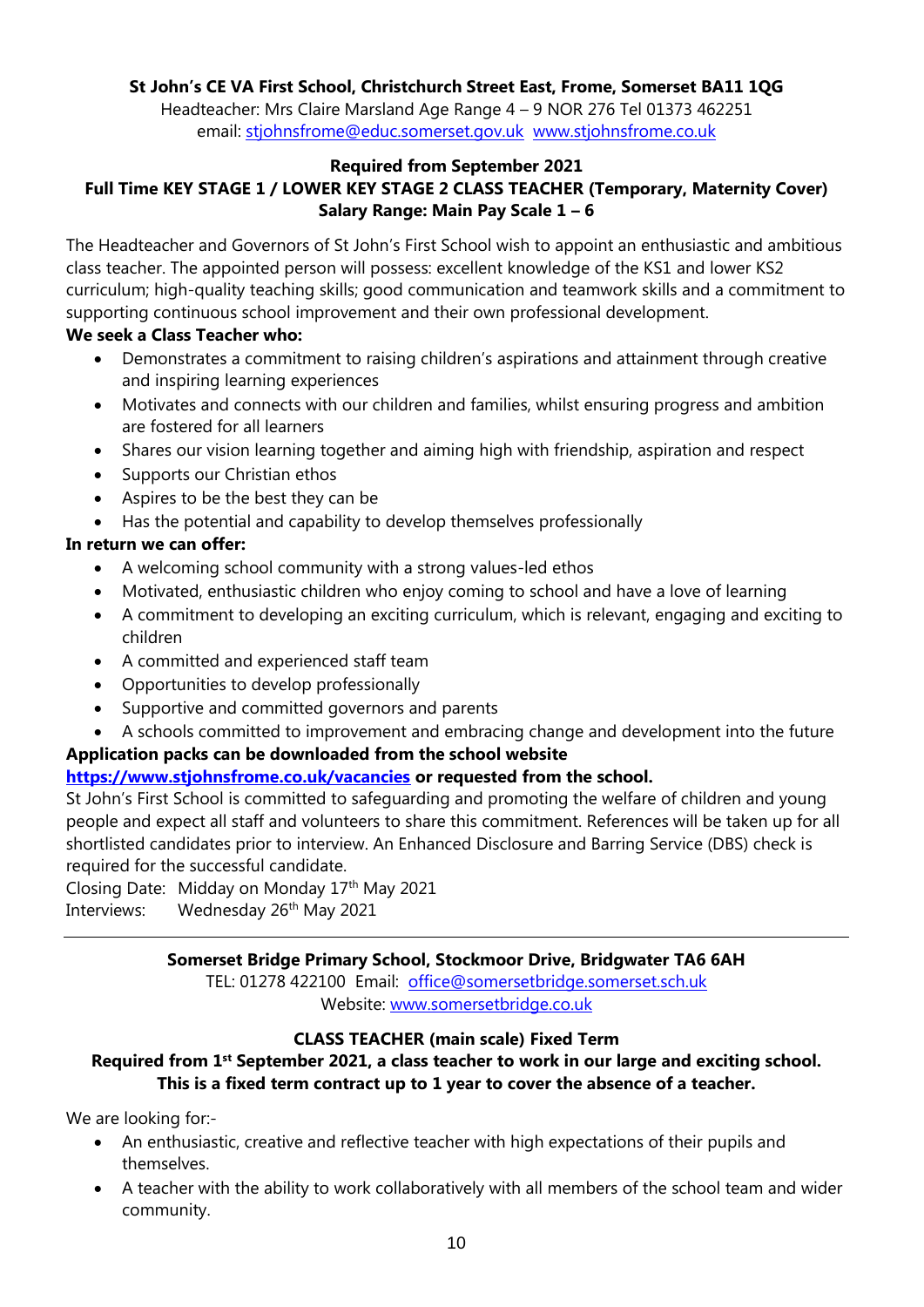• A teacher with a good understanding of how to identify and meet individual learning needs within the classroom.

The school offers:-

- The opportunity to work with a friendly, supportive, experienced and enthusiastic whole school team.
- Commitment to professional development.
- A caring and innovative environment.

**Full details about the school and post, together with the relevant application forms, can be found under 'Staff Vacancies' at [www.somersetbridge.co.uk](http://www.somersetbridge.co.uk/)**

#### **Application forms should be accompanied by a full letter of application and sent to the school office by post or email.**

Please state which year groups you have experience of teaching and curriculum strengths as we have the flexibility to appoint a teacher to most year groups. Applications from both experienced teachers and NQTs are welcome.

Somerset Bridge is committed to safeguarding and promoting the welfare of all its children and expects all staff to share this commitment. All candidates will need to satisfy the requirements of an enhanced DBS check.

Candidates are invited to contact the school and arrange to visit and meet with the Headteacher. To book an appointment phone 01278 422100 or email the school office at

[office@somersetbridge.somerset.sch.uk.](mailto:office@somersetbridge.somerset.sch.uk)

Closing Date: 12pm Monday 17th May 2021 Interview date: W/C 24<sup>th</sup> May 2021

#### **Evercreech C of E Primary** (NOR 170) **Paradise Crescent, Evercreech BA4 6EH**

A member of the Fosse Federation of Schools together with Lovingon C of E Primary

#### **Required for 1st September 2021 KEY STAGE 2 CLASS TEACHER – Maternity Leave Main Scale, Part Time, Job Share (Monday and Tuesday)**

We are looking for an outstanding teacher with a current understanding and experience of the expectations for Key Stage 2. We are also looking for a team player who is committed to our aims. These are to drive up standards of teaching and learning whilst retaining our importance within the heart of our community.

#### **We can offer:**

- A supportive group of staff, parents and governors
- Keen and friendly, hardworking children who respond well to challenge
- Excellent school facilities including Forest School Classroom
- Schools committed to improvement and embracing change and development into the future

This post is to cover maternity leave. On a part time, fixed term basis from September 2021 to 31 August 2022 or until the return of the post holder, whichever is soonest.

#### **Our application form, job description and person specification are available on our website [www.evercreech.somerset.sch.uk](http://www.evercreech.somerset.sch.uk/) or by contacting the School Office either via email to [office@evercreech.somerset.sch.uk](mailto:office@evercreech.somerset.sch.uk) or telephone 01749 830447.**

Visits to the school can be made after 1530 so please make contact to book an appointment.

Closing date for applications: Noon Monday 10 May 2021

Interviews to be held: Tuesday 18 May 2021

We are committed to safeguarding and promoting the welfare of young people and expect all staff and volunteers to share this commitment. The successful applicant will be required to undertake an Enhanced DBS disclosure.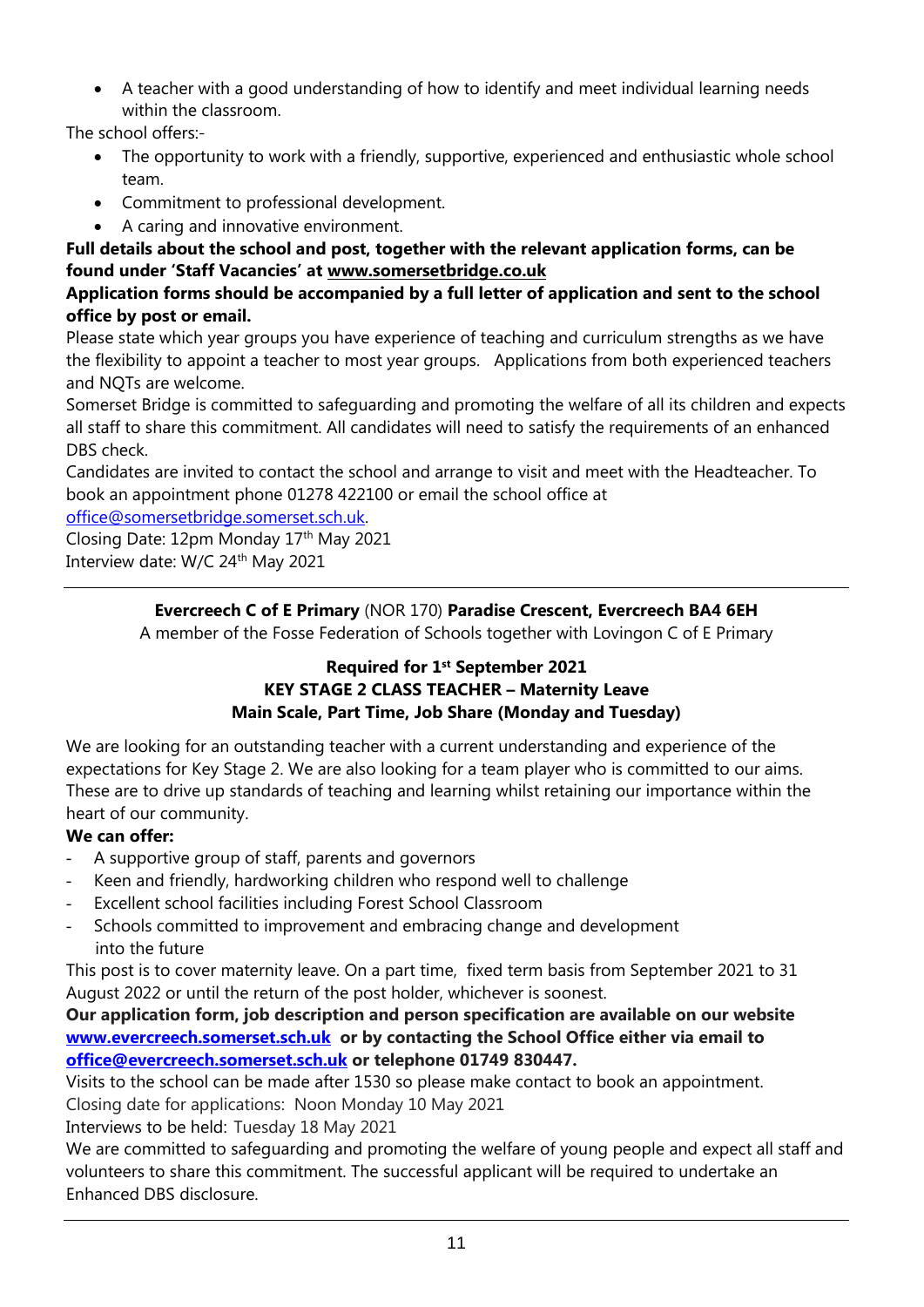#### **St Louis Catholic Primary School, Welshmill Lane, Frome, Somerset BA11 3AP**

To love, wonder and achieve together.

Email: [office@st-louis.somerset.sch.uk](mailto:office@st-louis.somerset.sch.uk) [www.stlouisfrome.co.uk](http://www.stlouisfrome.co.uk/) 01373463728

## **CLASS TEACHER**

NOR 180 **Salary: MPS/Full time**.

We would like to appoint a KS2 class teacher from 1<sup>st</sup> September 2021

St Louis is a fully inclusive, highly motivated school with a warm and friendly family atmosphere. We are situated in the centre of Frome, surrounded by beautiful countryside and within easy reach of Bath and Bristol. We are looking for someone who has a passion for teaching and learning who would like to become part of a supportive and committed team. We are a Good School. (Ofsted 2017)

Our children display excellent behaviour and are keen to learn. We offer a commitment to professional development, supporting aspiration and career progression. You will need to:

· Be an excellent teacher with an excitement for learning and a passion for working with children.

- · Be supportive of our Catholic ethos.
- · Be creative, innovative and passionate about learning.
- · Be an effective communicator and team player.

· Have high expectations and be well organised and motivated.

#### **Should you wish any more information or an application pack contact the school office Email:**

[office@st-louis.somerset.sch.uk](mailto:office@st-louis.somerset.sch.uk) 

Closing date: Tuesday 18th May

Interview date: Week commencing May 24<sup>th</sup>

St Louis Catholic School is committed to safeguarding children and promoting the welfare of children and expects all staff and volunteers to share this commitment. An enhanced DBS and qualifications check will be carried out upon appointment of the successful candidate.

#### **St Gildas Catholic Primary School, Mary Street, Yeovil, Somerset. BA21 4EG**

Email: [stgildas@educ.somerset.gov.uk](mailto:stgildas@educ.somerset.gov.uk) Website: [www.stg](http://www.stgildas.somerset.sch.uk/)ildasprimary.co.uk Headteacher: Mrs A Frost

#### **KEY STAGE 2 CLASS TEACHER**

#### **This is a full-time post for a Key Stage 2 class teacher. Start date: 6 September 2021 Teachers Main Scale 1 – 6**

The Governors are seeking to appoint an excellent teacher who is:

- A hardworking and supportive team member
- Excited by learning and able to provide stimulating, engaging experiences for our children
- Able to create a happy, supportive and effective learning environment
- Able to challenge pupils of all abilities and be committed to raising achievement through the development of communication and independence
- Able to promote positive and inclusive relationships with pupils, parents and the wider community
- Able to support the School's Catholic ethos

• Ability to lead a curriculum subject across the school would be an advantage, but not essential St Gildas is a warm and vibrant community located in the centre of Yeovil. We are able to offer you a happy and supportive staff team and enthusiastic and welcoming children. We have a strong commitment to continuing professional development and to helping everyone achieve their full potential.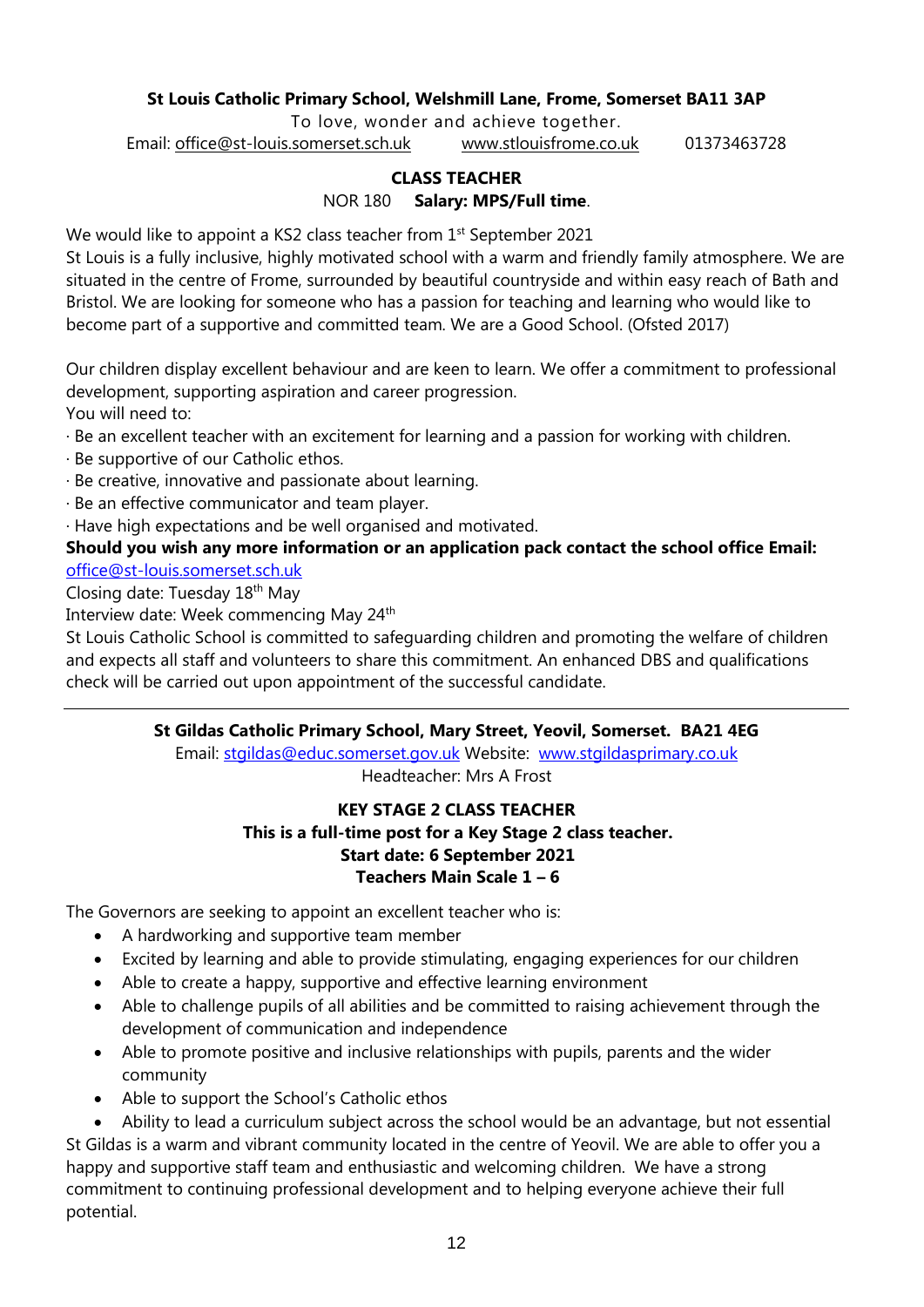The school is committed to safeguarding and promoting the welfare of children and young people and expects all staff to share this commitment. All successful applicants will be required to undergo a DBS Disclosure check and references will be taken up prior to interview.

**Application packs are available from the school website or from [https://dasjobs.co.uk/job/ks2](https://dasjobs.co.uk/job/ks2-teacher-73/) [teacher-73/](https://dasjobs.co.uk/job/ks2-teacher-73/)**

Visits to the school can be arranged prior to application, please phone the school office to arrange this. Closing date: Tuesday 18th May 2021 5pm

Interview date: Week beginning 24th May 2021

## **PRIMARY (Academy)**



**Buckland St Mary C of E Primary School, Buckland St Mary, Chard Somerset TA20 3SJ**

Tel: 01460 234 251 (Diverts to Castle Primary School) Email: [recruitmentCastleBSM@redstartpartnership.co.uk](mailto:recruitmentCastleBSM@redstartpartnership.co.uk)

#### **KS2 TEACHER Hours: Full time (32.5 hours per week) Salary: Main Scale 1-6, Dependent on experience Permanent**

We are seeking a skilled and experienced KS2 teacher for year 5/6 class, to join our rapidly improving and thriving school. The successful applicant will be full of energy and imagination; they will be forward-thinking and proactive.

Closing Date: Wednesday 19<sup>th</sup> May 2021

Interview Date: Thursday 27<sup>th</sup> May 2021

Start Date: September 2021

**For more information including job details and an application form, please visit the Trust website [http://www.theredstartlearningpartnership.co.uk](http://www.theredstartlearningpartnership.co.uk/) For more information on our school please visit our website<http://www.bucklandstmaryceprimaryschool.co.uk/>**

Completed application forms to be returned to: [recruitmentCastleBSM@redstartpartnership.co.uk](mailto:recruitmentCastleBSM@redstartpartnership.co.uk) Please note: Applications by CV or incomplete forms will not be considered.

TRLP is committed to safeguarding and promoting the welfare of the children and expects all staff to share this commitment. The successful candidate will be required to undertake a Disclosure & Barring Service check.

> **Wellesley Park Primary School Homefield, Wellington, Somerset, TA20 6JB** NOR 325 Age Range 4-11 + Pre-School

Tel: 01823 664876 Email: [recruitment.393@educ.somerset.gov.uk](mailto:recruitment.393@educ.somerset.gov.uk)



**EYFS PHASE LEADER (to include Pre-School) Salary: Qualified Teachers Pay Scale + TLR2a £2873 Permanent – Required from September 2021** This post is not suitable for NQTs.

Are you a talented and ambitious Early Years teacher looking for the next step in your career? The Headteacher is looking to further strengthen the leadership team with the addition of an inspiring classroom teacher to be EYFS Phase Leader. This is an ideal middle leadership role for an experienced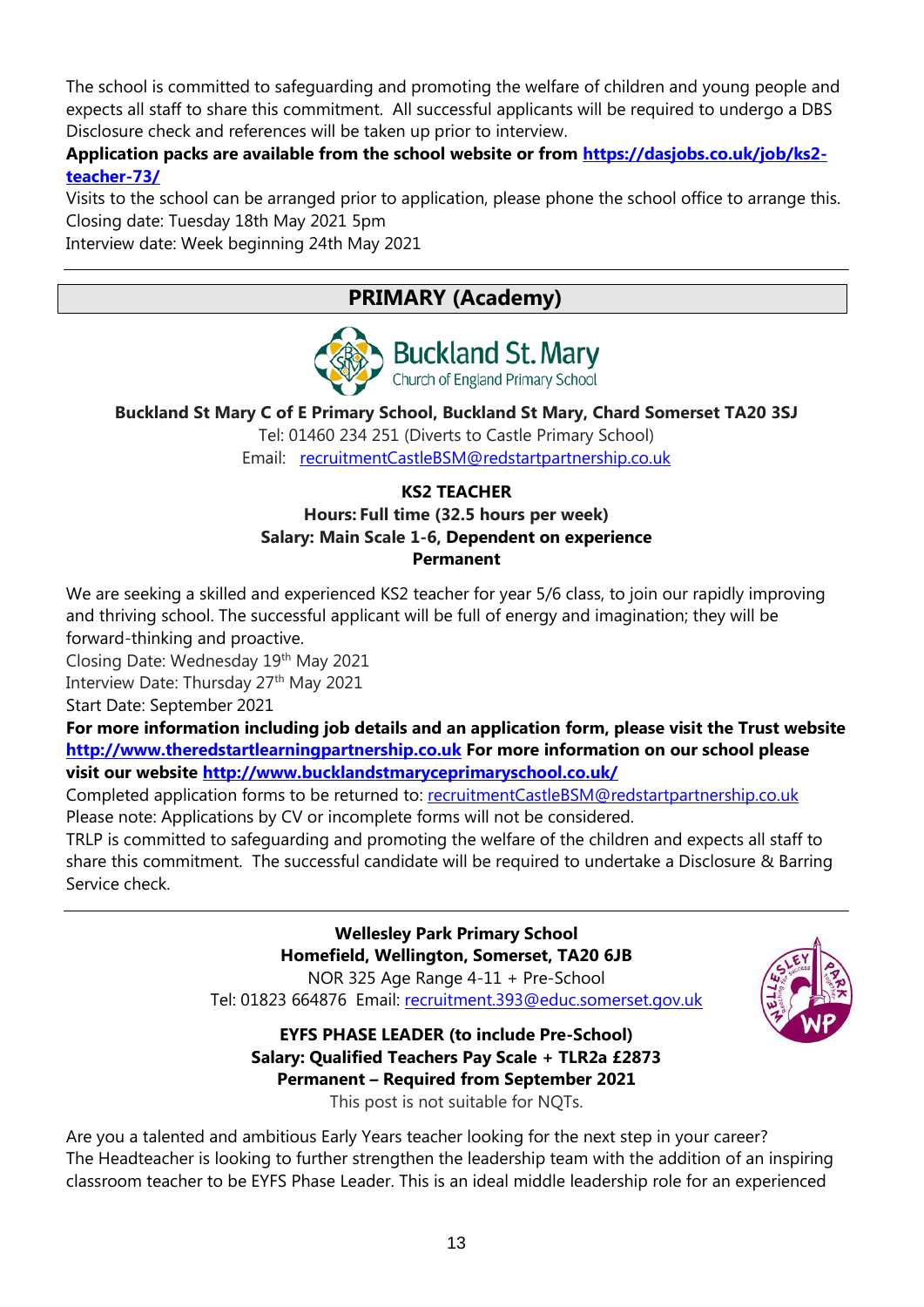teacher who enjoys making a positive contribution to the whole school and who wants to take the step up into leadership with the support of an experienced and supportive team.

#### **The successful candidate will be someone who:**

- is an outstanding EYFS practitioner who has a proven track record of having a positive impact on pupil outcomes
- has knowledge of the EYFS framework for 2021
- has the motivation to achieve the very best for the children in our care and be relentless in the pursuit of excellence
- is inspired and passionate about learning and has the ability to motivate and inspire others
- values inclusion and has a genuine interest in working with a team, taking risks and trying new and innovative ways of working
- has a clear commitment to whole school improvement with excellent organisation, communication and interpersonal skills to engage the wider community
- is passionate and knowledgeable about outdoor learning and environment

#### **The role:**

- to lead the Early Years to achieve high quality teaching, effective use of resources and the highest standards of learning and achievement for all pupils, through provision of a creative and rigorous curriculum
- take specific responsibility and accountability for the day to day management and organisation of Early Years
- to promote the wellbeing of staff and pupils in the school with particular reference to Early Years
- lead and co-ordinate the work of Early Years, ensuring all statutory and school assessments are undertaken and to be accountable for standards within the phase
- phase leaders will also be responsible for a whole-school core subject area and work across the school to lead this specific subject

Closing date: 9am 24<sup>th</sup> May 2021. Interview date: 27<sup>th</sup> May 2021

#### **CLASS TEACHERS Salary: M1 to M4 Start date: September 2021 (1 year term in the first instance) 1x Full Time 1x Part time: 3 days per week (0.6 Contract)**

We are seeking outstanding and experienced classroom teachers for our dynamic and forward thinking school for September 2021. NQT's are welcome to apply.

The successful candidate will: -

- Have high personal and professional expectations especially in achievement, progress and attainment.
- Confident in making learning 'irresistible', purposeful and challenging for all pupils.
- Evidence an understanding of end of Key Stage 2 requirements.
- Have proven dedication to providing the very highest level of educational opportunities for all.
- Be able to work collaboratively and positively with all colleagues.
- Be passionate about learning and teaching.
- Be adaptable, innovative and willing to utilise a range of teaching styles.
- Have a sense of humour

Closing date: 9:00am - 24th May 2021. Interview date: 26th May 2021

#### **Application forms and further details are available on the school website at**

**[www.wellesleyparkschool.com](http://www.wellesleyparkschool.com/)** If you would like to arrange a visit please phone Mrs Lilley to discuss the possibility of a visit.

As a school we are committed to the safeguarding of our community and we follow full safer recruitment procedures including relevant references and DBS checks.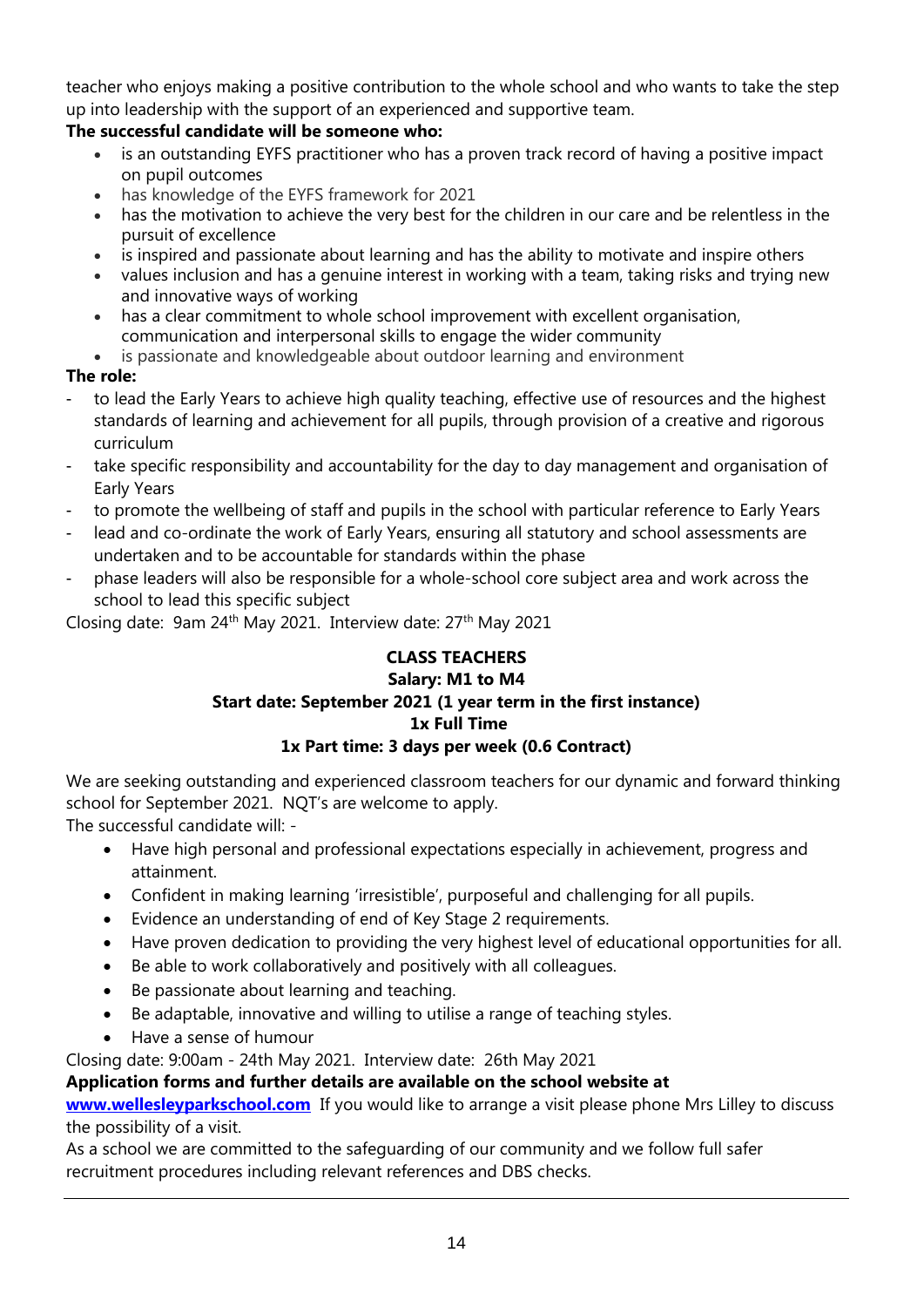### **SECONDARY (SCC)**

#### **Frome College, Bath Road, Frome, BA11 2HQ**

#### **SCIENCE TEACHER 1.0FTE - MPS / UPS with potential for TLR September 2021**

Frome College is looking to appoint a full time **Science Teacher**. This is an exciting post offering an excellent opportunity for an energetic and creative teacher to join our science faculty. **Physics specialism is preferred** or enthusiasm and willingness to teach in this area. The right candidate will teach and inspire students to achieve their full potential in GCSE and A-Level. NQT's are welcome to apply - we offer a very supportive NQT scheme.

This role attracts the potential for a **TLR** for candidates with suitable experience. The successful candidate will:

- be an outstanding teacher or NQT.
- have a passion for their subject and helping students succeed.
- teach inspirational lessons consistently.
- be innovative, creative, enthusiastic able to deliver results.
- be proactive and promote positivity.
- work effectively as part of a team, with strong organisational and communication skills.
- have a great sense of humour and a positive 'can do' attitude.

Closing date: Mon  $10^{th}$  May (8am)

#### **PE & PSYCHOLOGY TEACHER 1.0FTE - MPS / UPS September 2021**

Frome College is looking to appoint a **PE and Psychology Teacher**. This is an exciting post offering an excellent opportunity for an energetic and creative teacher to join our team. The right candidate will teach and inspire students to achieve their full potential in GCSE and A-Level. NQT's are welcome to apply - we offer a very supportive NQT scheme.

The successful candidate will:

- be an outstanding teacher or NQT.
- have a passion for their subject and helping students succeed.
- teach inspirational lessons consistently.
- be innovative, creative, enthusiastic able to deliver results.
- be proactive and promote positivity.
- work effectively as part of a team, with strong organisational and communication skills.
- have a great sense of humour and a positive 'can do' attitude.

Closing date: Fri 14th May (8am)

Frome College is a successful, vibrant and forward thinking 13-19 Upper School with approximately 1200 students. It is a fast-moving school undergoing exciting and rapid regeneration. We are based on a stunning campus in easy reach of Bath and Bristol. Frome itself is a thriving market town, with a vibrant artistic community with the renowned Frome Festival, monthly Sunday market and many restaurants and 2 theatres, one of which is on campus.

Benefits of working at Frome College offers the opportunity to be part of a strong community and supportive workforce. Free parking, onsite catering, nursery and discounted access to leisure centre. Employees also have access to various opportunities as part of My Staff Shop with Somerset County Council including Cycle to Work Scheme.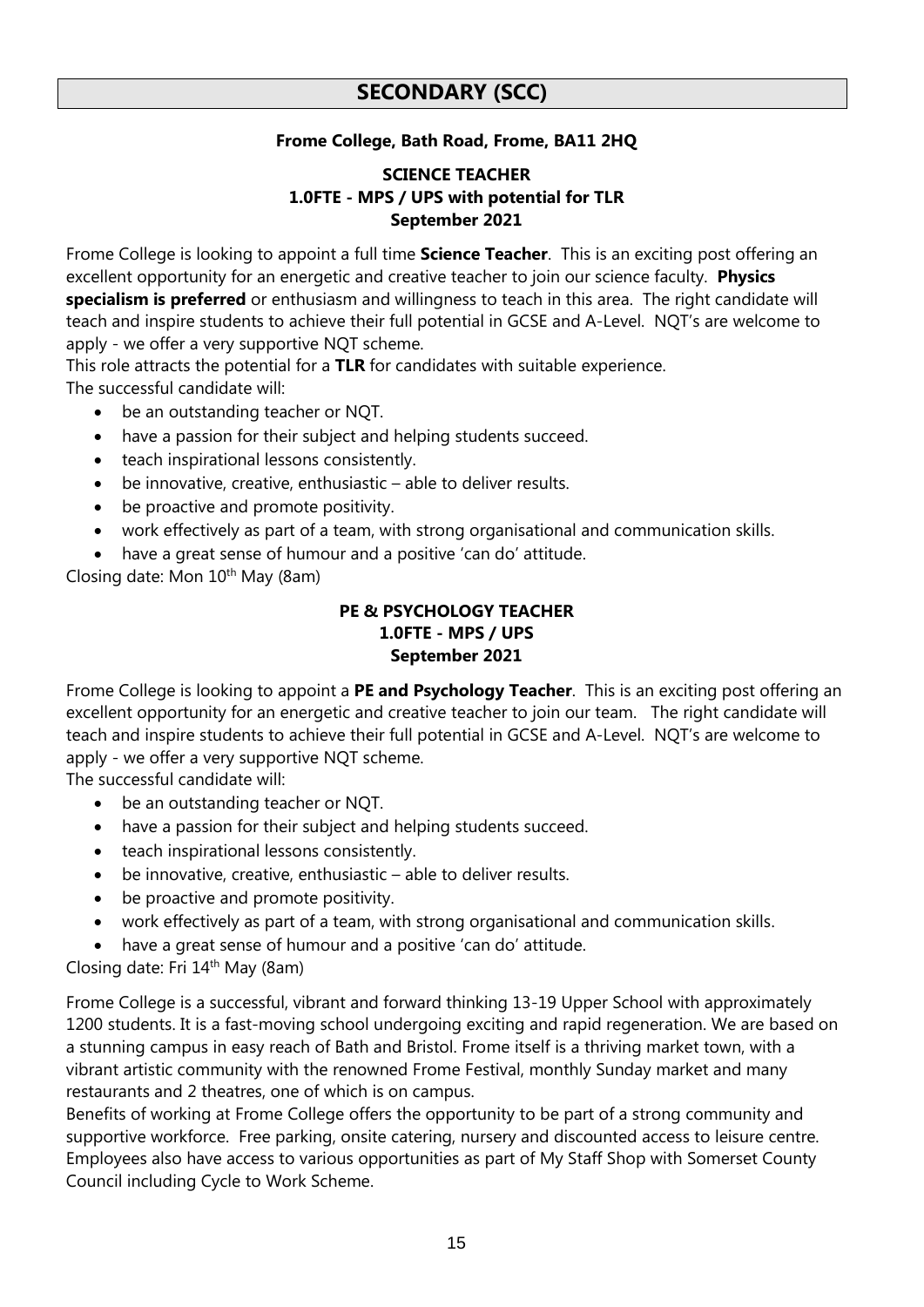Frome College are keen to support CPD opportunities and have strong links with other local schools to ensure best practice.

Visits to school are welcome - please email [fccrecruitment@fromecollege.org](mailto:fccrecruitment@fromecollege.org) to book an appointment. **Please visit our website for a Teaching Application Form and Job Description: [www.fromecollege.org/join-us/vacancies](http://www.fromecollege.org/join-us/vacancies)**

Applications should be completed in full and returned by email to **[fccrecruitment@fromecollege.org](mailto:fccrecruitment@fromecollege.org)** 

#### **VISITING PERIPATETIC DRUM TEACHER (Frome College and Oakfield Academy) Self-Employed basis. Various Hours - depending on student uptake. Start Date: Frome College ASAP, Oakfield from Sept 2021.**

Frome College and Oakfield Academy have a fantastic role available for a visiting peripatetic Drum Teacher, delivering inspiring 1-2-1 lessons for students ranging from 9-18 years old.

Our schools highly value the importance of music and the arts and regularly run performances within our community. Oakfield Academy is a middle school with students in years 5-8 and is a feeder school to Frome College which is an upper school with students from years 9-13. The job will involve teaching students with a wide range of abilities and aspirations from young beginners to students preparing for GCSE performances and university auditions.

The successful candidate needs to be confident in their ability to teach outstanding lessons, demonstrating enthusiasm and passion at all times. Candidates should be able to demonstrate excellent subject knowledge and practical skill behind the drum kit.

This role will be offered on a self-employed basis with hours depending on student uptake. Currently there is approximately one day's work, but this could be increased.

The successful candidate will invoice, timetable and liaise with parents.

Rate of pay is set by the visiting drum teacher. Degree level qualification in Music is desired.

Frome College is a successful, vibrant and forward thinking 13 – 19 school with approximately 1100 students. It is a fast-moving school undergoing exciting and rapid regeneration. We are based on a stunning campus in easy reach of Bath and Bristol. Frome town itself is a cultured town (with the renowned Frome Festival, many restaurants, 2 theatres and a cinema).

**For further information please email: [joshua.hampson@fromecollege.org](mailto:joshua.hampson@fromecollege.org) or** 

**[CParsons@educ.somerset.gov.uk](mailto:CParsons@educ.somerset.gov.uk)**

**Please visit our website for full details and the application process:**

**<https://www.fromecollege.org/join-us/vacancies>**

**Volunteer/Self Employment Application Form should be returned by email to [fccrecruitment@fromecollege.org](mailto:fccrecruitment@fromecollege.org)**

**or by post to Recruitment Dept, Frome College, Bath Road, Frome, BA11 2HQ**

**we recommend you also send links to any performances or websites which showcase your work.** Closing date: Fri 14<sup>th</sup> May 2021

The above posts require a criminal background check via the Disclosure Procedure.

#### **Robert Blake**

#### **SEMH LEAD Teachers Pay Scale (Main or Upper) + TLR2C Required for September 2021**

We are seeking to appoint an inspirational and dynamic practitioner for this new key role within the school. You will work closely with our Assistant Headteacher (Inclusion) and the wider ASN team, taking the lead on developing SEMH provision, providing leadership, support, advice, and guidance to students and staff alike. You must be an advocate for all students with additional support needs, and passionate to ensure every child leaves the school having achieved their full potential.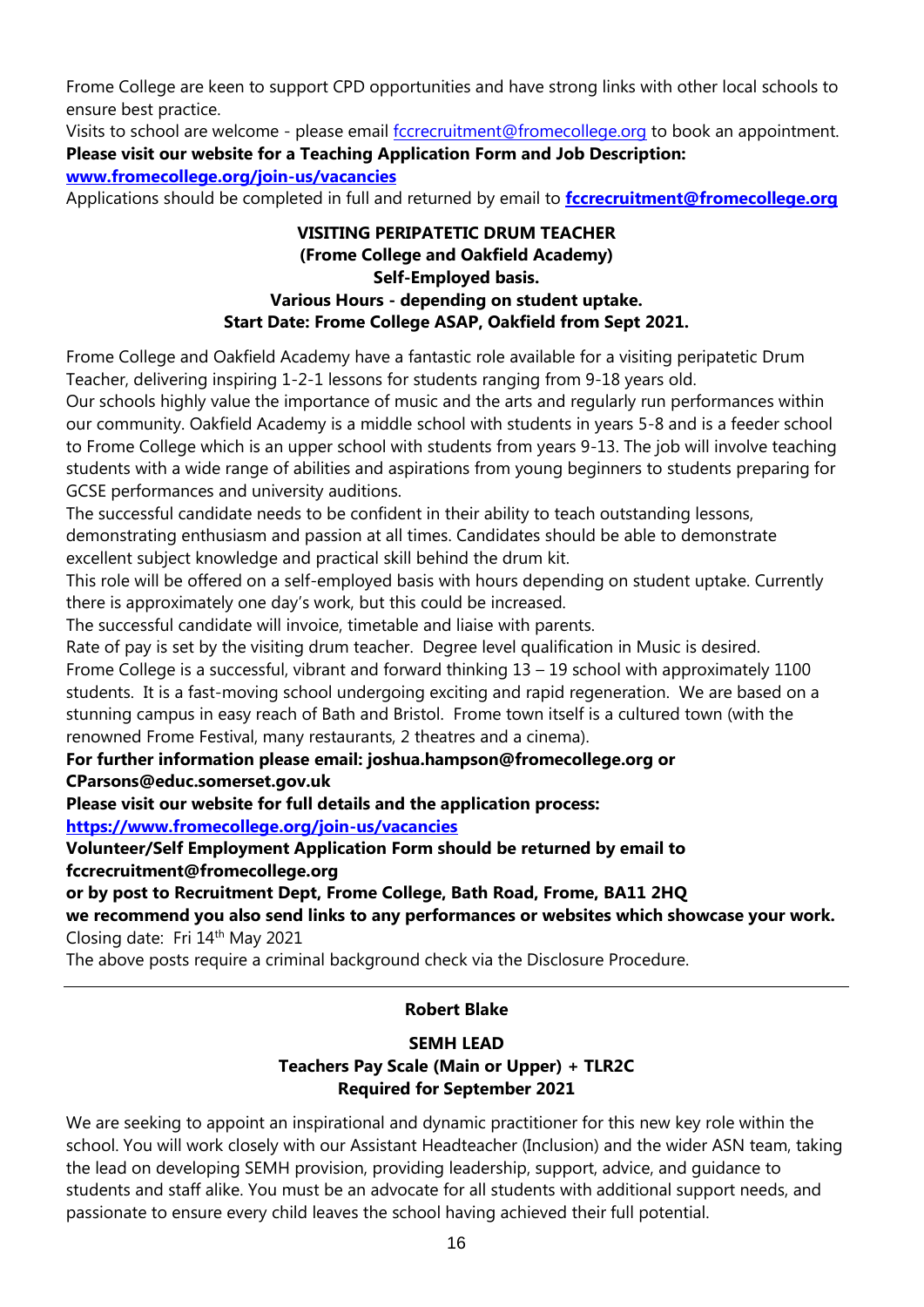Robert Blake is a thriving and rapidly growing comprehensive school of approximately 900 students. The school is an exciting place to work and our ethos of 'Aspire, Achieve, Celebrate' lies at the heart of all we do. We are very proud of all our students' achievements and the quality of care and support given to them by staff. The school is located less than 2 miles from Junction 24 of the M5 in Bridgwater and is in a stunning all new state of the art facility. We are committed to the continuous professional development of staff and will provide opportunities for you to shine.

Closing Date: Thursday 13<sup>th</sup> May 2021 (12 noon)

**Please apply by letter and application form, to Mrs S Ward by post or via email: [Sara.Ward@robertblake.org.uk](mailto:Sara.Ward@robertblake.org.uk)**

**Application forms and further details are available from the Robert Blake Science College website:<http://robertblake.org.uk/staff-and-vacancies/69.html>**

This post is subject to a criminal background check via the Vetting and Barring Service.

**Heathfield Community School, School Road, Monkton Heathfield, Taunton, Somerset, TA2 8PD** Telephone: (01823) 412396 Fax: (01823) 413119 Age range: 11-19, NOR: 1388

#### **Temporary ENGLISH TEACHER**

#### **Ideally required for September 2021 full-time with a minimum fixed term contract until July 2022 in the first instance, to join a highly committed and successful school.**

The English department at Heathfield Community School has been successful over many years because it is staffed by a strong, lively and committed team. We value collaboration and team work, and we support each other.

We welcome applications from both experienced and newly-qualified teachers, to whom we offer full support with a mentor in the English department. We also have a full and varied CPD program that is open to all staff.

**For further information please contact: [hharper@heathfieldcommunityschool.co.uk](mailto:hharper@heathfieldcommunityschool.co.uk) and submit completed applications to [recruitment@heathfieldcommunityschool.co.uk](mailto:recruitment@heathfieldcommunityschool.co.uk)** 

**Information and applications can be found on the school website <https://www.heathfieldcommunityschool.com/news/vacancies>**

Closing date: Monday: 17<sup>th</sup> May 2021. Interviews planned: W.C. 24<sup>th</sup> May 2021

## **SECONDARY (Academy)**



**1 St John's Road, Yeovil BA21 4NH**

[www.bucklersmead.com](http://www.bucklersmead.com/)

Acting Headteacher: Mark Lawrence BA (Hons), M Ed, NPQH NOR  $800 + (11 - 16)$ 

#### **Required for September 2021 TEACHERS OF ENGLISH TPS/UPS**

Buckler's Mead Academy wishes to appoint energetic and enthusiastic English Teachers who have the necessary qualities to help drive the department forward and continue to raise standards. We are open to applications from people who are interested in employment on either a full time or part time contract (0.8). This is an exciting opportunity for newly qualified or more experienced teachers who wish to make a genuine difference to our students

English is a successful subject at the academy. We are seeking to recruit an exemplary teachers who will join our experienced English team. The department has undergone a rapid transformation in the past 18 months under the leadership of the new Head of Department. This work was recognised and praised in a recent Ofsted monitoring visit. We are interested in persons, with a passion for the subject,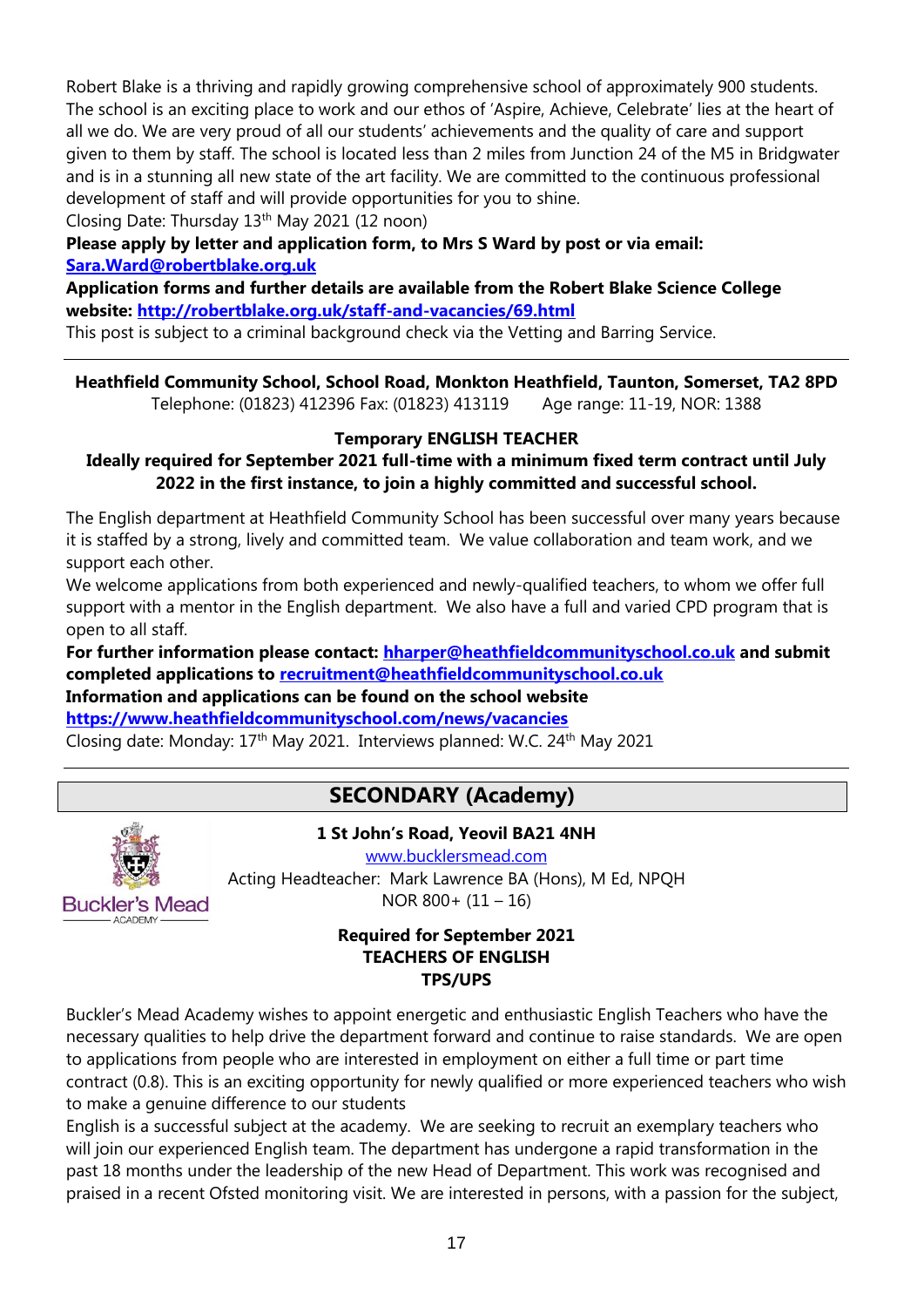who will be able to contribute and play a significant role within the team to continue to drive improvement.

In return, we can offer you the opportunity to work with motivated students, the full support of a dedicated and committed team of staff, a supportive induction programme and ongoing professional development, plus the opportunity to work in a successful academy in a beautiful area of the South West. The academy is an 8 times 'Investor in People' and candidates can be assured of excellent support at all times.

Buckler's Mead Academy is a highly inclusive academy in the east of Yeovil. Our vision as an academy is that all community members are happy, achieve and have limitless aspirations. Our job as professionals is to ensure this happens. All our staff sign up to these aspirations and play a full role in contributing to this vision through inclusive teaching.

The academy is committed to safeguarding and promoting the welfare of children, young people and vulnerable adults and expects all staff and volunteers to share this commitment. All appointments are subject to references and a full Disclosure and Barring Service check before confirmation.

Buckler's Mead Academy is an equal opportunities employer. The campus is a no smoking site. If you think this could be the role for you, we would love to hear from you. Interested candidates should apply in writing to Mark Lawrence, Acting Headteacher using an academy application form and with a covering letter (no more than 2 sides of A4 paper), giving details of your current experience and suitability for the role.

**Apply:<https://www.tes.com/jobs/vacancy/teacher-of-english-somerset-1441529>**

Thank you for your interest in this post. We look forward to receiving your application. CLOSING DATE: FRIDAY 14 MAY 2021 9AM Interview date to be confirmed



## **Ref: 200**

#### **Fixed Term Contract commencing May 2021, covering leave for up to one year (or until return of the post holder, whichever is soonest) Qualified Teacher's Pay Scale Commencing September 2021**

This is an exciting opportunity to join our Academy, where putting students first is part of our fundamental culture. We strongly believe that positive outcomes for our students come from the professionalism, commitment and passion for excellence displayed by our staff.

We are looking for an outstanding teacher with the ability to teach Science at KS3 and KS4 and one of Biology, Chemistry or Physics as a Separate Science GCSE.

You will need to be either an outstanding classroom practitioner already, or an NQT that can demonstrate the potential to become outstanding quickly, with a commitment to continuous professional development.

You will also need to have good behaviour management skills and the ability to inspire and motivate students in order to raise standards and maximise their potential.

Do please come to visit us and see what an exciting opportunity our Academy can offer to a teacher looking to be the best they can be and make a significant contribution to narrowing the gap in achievement and attainment for our students.

**Full details and an application pack can be found at:**

<http://www.bridgwatercollegeacademy.org/Key-Information/Vacancies/>

Closing Date for applications: 3pm on Friday 14th May 2021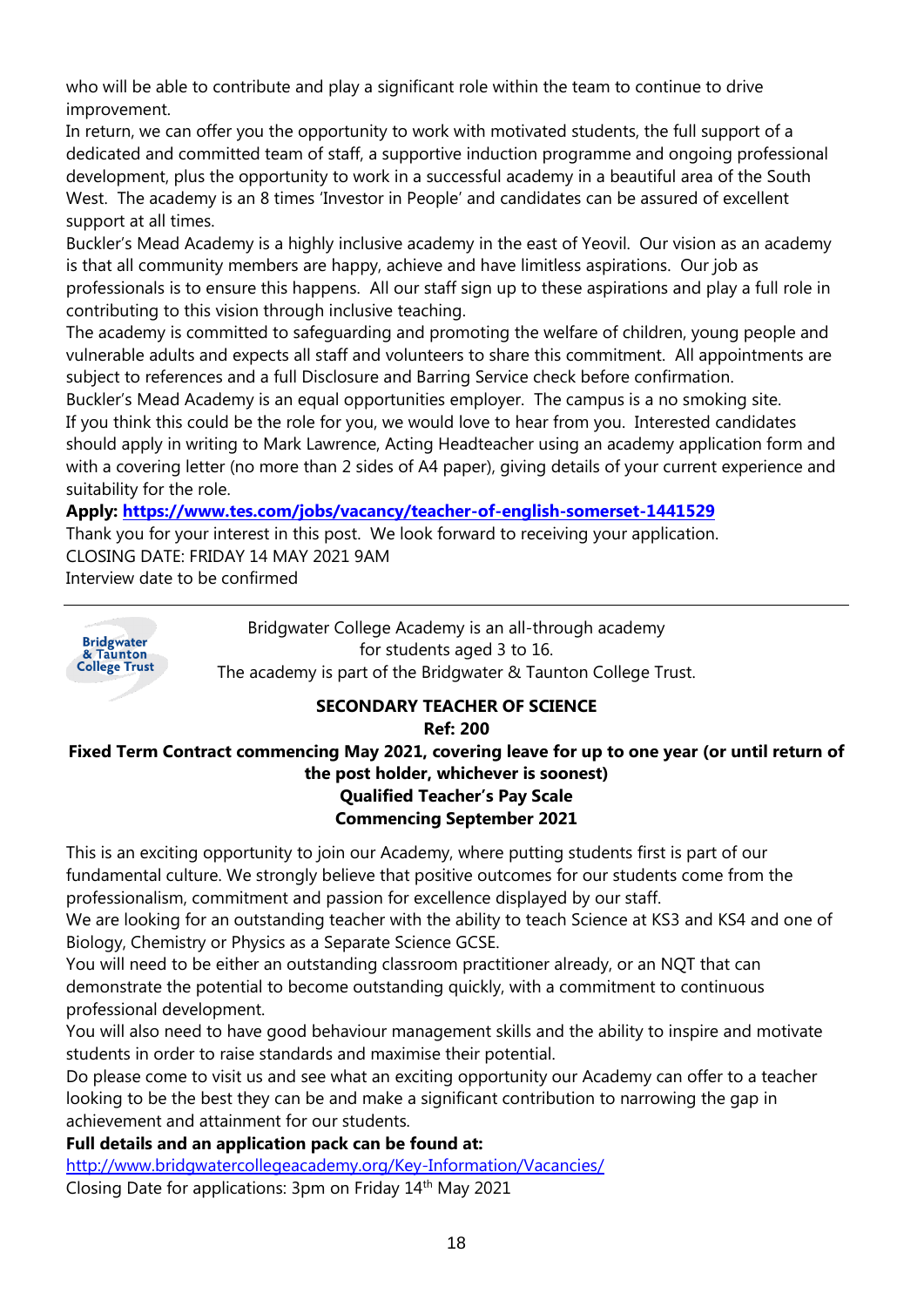Bridgwater College Academy is committed to safeguarding and promoting the welfare of children and young people and expects all staff and volunteers to share its commitment. Our mission is that all children achieve. A criminal disclosure check will be requested for any applicant who is offered a position.





West Somerset College is an all-inclusive College catering for 13 to 18 year olds, situated on the edge of Exmoor National Park.

#### **TEACHER OF A LEVEL SOCIAL SCIENCES Job Ref: 201 Full time, permanent Qualified teachers' pay scale Anticipated start September 2021**

At West Somerset College we aim to provide a rich and varied education for all of our students. We believe that ensuring students realise their full potential depends upon a continuous drive for excellence by our staff.

We are looking for an outstanding A' level Social Sciences teacher with the ability to teach either Psychology, Sociology or Health and Social Care, or a combination of any.

You will need to be either an outstanding classroom practitioner already, or an NQT that can demonstrate the potential to become outstanding quickly, with a commitment to continuous professional development.

You need to have the ability to inspire and develop both staff and students in order to raise standards and maximise potential.

Please note, although we are ideally looking for a full-time colleague, we are open to discussing flexible working options

#### **Further details and an application pack can be found in 'Vacancies' in the 'Information' section at: [www.westsomersetcollege.org](http://www.westsomersetcollege.org/)**

Closing date for applications: 3pm on Thursday 20<sup>th</sup> May 2021

West Somerset College is committed to safeguarding and promoting the welfare of children and young people and expects all staff and volunteers to share its commitment. Our mission is that all children achieve. A criminal disclosure check will be requested for any applicant who is offered a position.



#### **Brymore Academy, Cannington, Somerset TA5 2NB**

#### **HISTORY TEACHER** Job ref: 205 **Full time, Fixed Term for up to 1 year to cover maternity leave Qualified Teachers Pay Scale Required for November 2021**

We are looking to employ a History teacher, while the current post holder is on maternity leave. You will be passionate, enthusiastic and able to plan and deliver learning experiences that challenge, engage and excite our students. History is a well-respected subject, where students routinely make excellent progress. This is a chance to join a great team, to make your mark and really make a difference.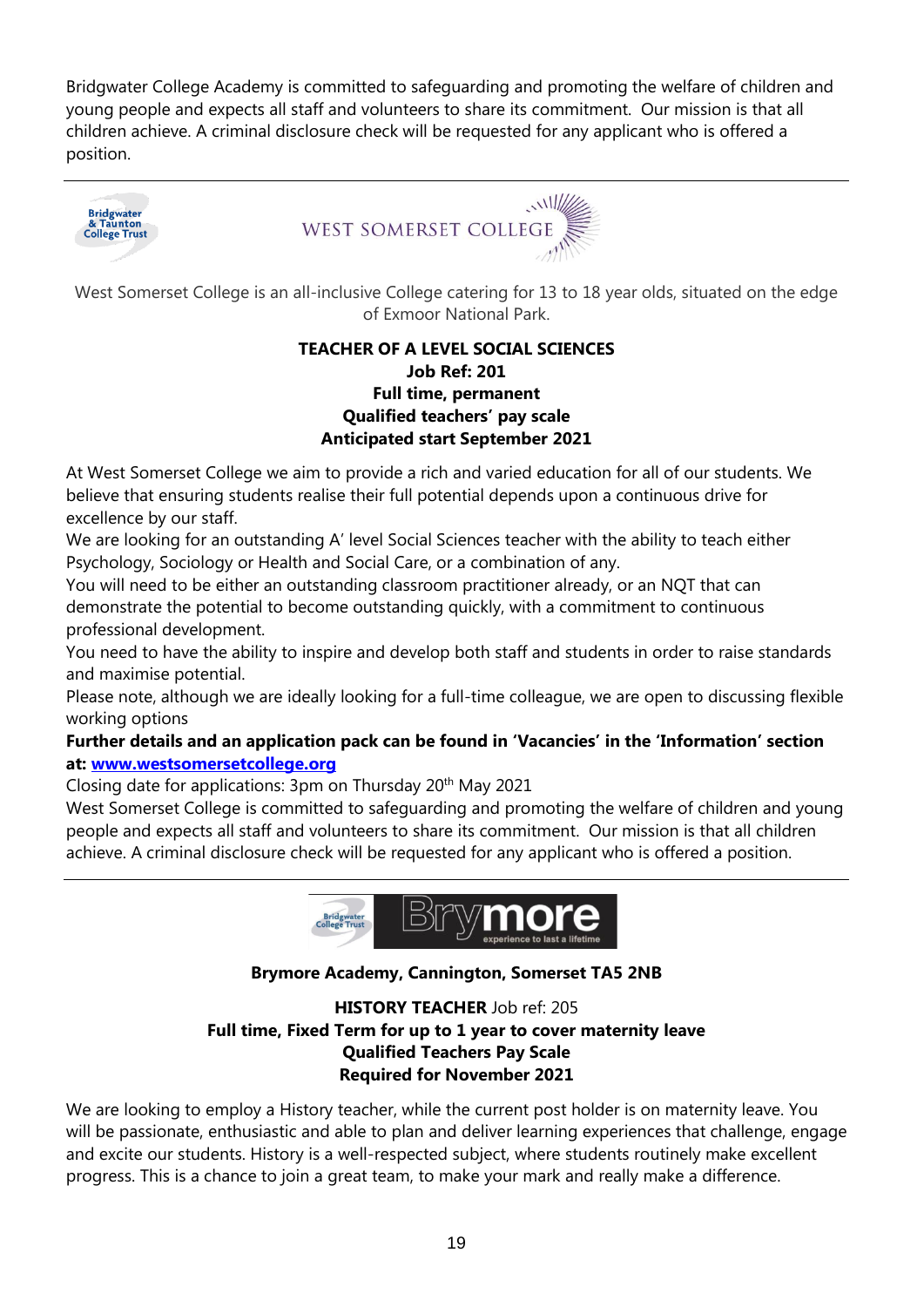Brymore is a State Boarding School for boys aged  $11 - 17$  set in its own 60 acre site with a working farm, gardens, workshops and sports facilities which are fully utilised in the delivery of the curriculum to approximately 350 students, of which 150 are boarders. Our P8 score places us in the top 15% of schools nationally and we are consistently oversubscribed.

#### **ENGLISH TEACHER** Job ref: 206 **Required for September 2021 Part Time (0.4) Qualified Teachers Pay Scale**

From September 2021 we are looking to employ a part time English teacher to join our team. You will be passionate, enthusiastic and able to plan and deliver learning experiences that challenge, engage and excite our students. English is a popular subject, where students routinely make excellent progress. This is a chance to join a fantastic group of staff, with a track record of inspiring students to love English. You will be able to make your mark and really make a difference.

Brymore is a State Boarding School for boys aged  $11 - 17$  set in its own 60 acre site with a working farm, gardens, workshops and sports facilities which are fully utilised in the delivery of the curriculum to approximately 350 students, of which 150 are boarders. Our P8 score places us in the top 15% of schools nationally and we are consistently oversubscribed.

#### **Further details and application form for this post are available to download from our website [www.brymoreacademy.co.uk](http://www.brymoreacademy.co.uk/)**

Closing date: Midday on Thursday 20<sup>th</sup> May

Interviews: To be held week commencing Monday 24<sup>th</sup> May 2021

The school is committed to safeguarding and promoting the welfare and safety of children and

therefore this post requires a criminal background check via the disclosure procedure



**BELIEVE AND SUCCEED** 

#### **TEACHER OF MATHEMATICS Permanent Position Suitable for Experienced Teacher or NQT Required for September 2021**

This is an excellent opportunity for a committed, highly motivated Teacher of Maths or an ambitious NQT. You will join and be supported by a successful Maths Faculty with outstanding outcomes and with a commitment to supporting all new teachers through a comprehensive induction programme. We have one of the top performing Maths Faculties in the region.

The experienced, talented and innovative Maths team at Kings have created year on year improvements in academic outcomes, both at KS4 and KS5. Students cite Maths teachers as giving them excellent support throughout the academic year and particularly through their assessments. Consequently, Maths remains one of the most popular

A Level courses at Kings.

#### **We can offer you:**

- An opportunity to teach A Level Maths and Further Maths
- The full support of a dedicated committed team of staff
- The benefit of working in an innovative and forward-thinking Academy that provides a world class education for all students
- The opportunity to work with motivated students and supportive parents
- A commitment to offering excellent CPD opportunities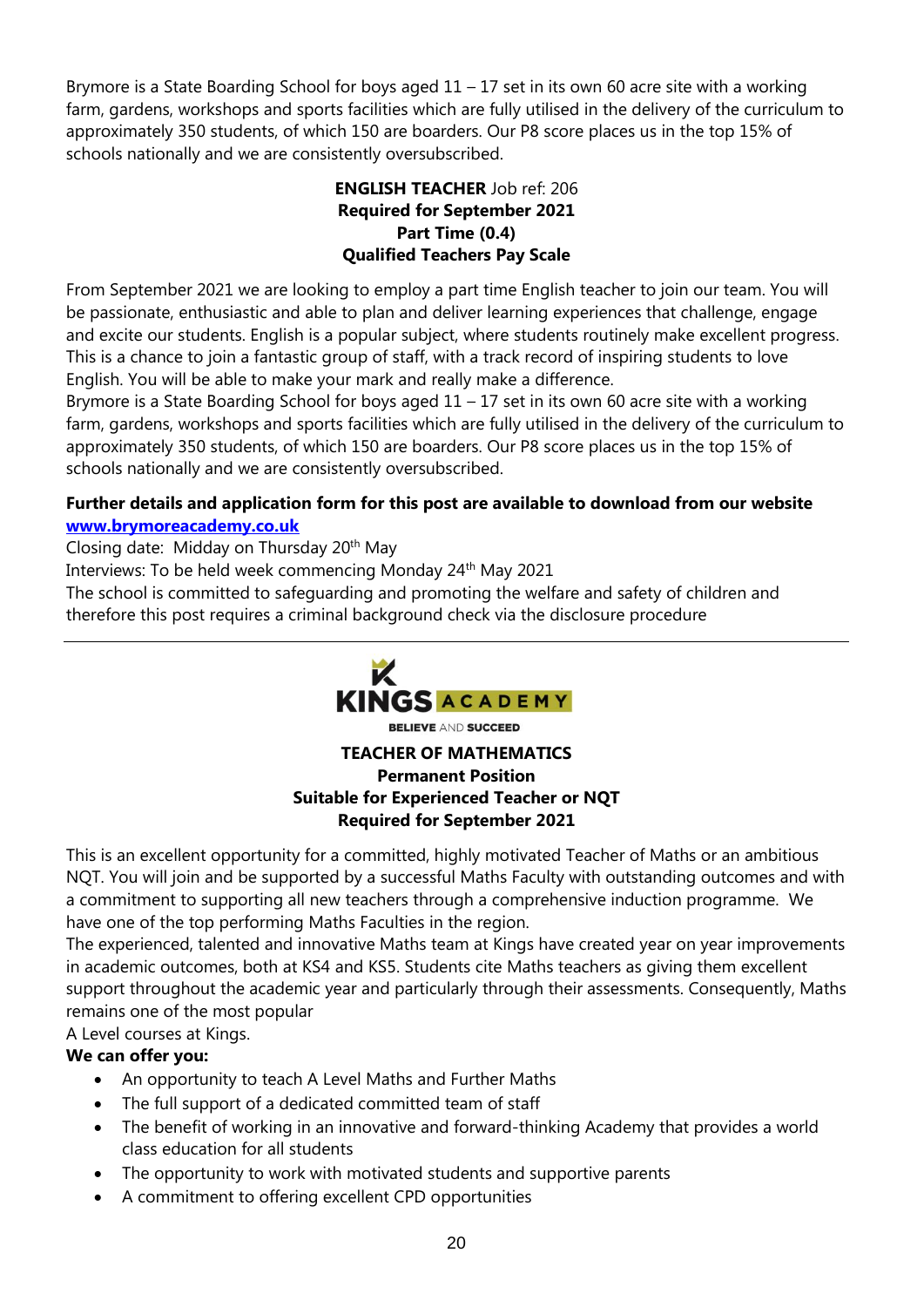#### • Staff benefits, including discounted gym membership and a cycle to work scheme

#### **Candidates will need to demonstrate they are:**

- An outstanding teacher (or an NQT aspiring to be outstanding)
- Able to consistently teach inspirational lessons and have good subject knowledge
- Organised and have excellent communication skills
- Innovative, creative and enthusiastic able to deliver results

The Kings of Wessex Academy is based in the picturesque Cheddar Valley, close to Bristol. For an informal discussion, please contact Ms. V Ward, Head of Maths Faculty on 01934 742608. Closing date: - Friday 14 May 2021 8.00 am Interview date: To be confirmed

#### **TEACHER OF ENGLISH Fixed Term Contract for One Year Maternity Cover Required for September 2021 Suitable for an Experienced Teacher or NQT**

We want to hear from you if you are a committed, highly motivated Teacher of English, or an NQT aspiring to be such a teacher, who has a passion for seeing young people succeed.

#### **We can offer you:**

- The full support of a dedicated and committed team of staff
- The benefit of working in an innovative and forward-thinking Academy
- Professional development to support you in your career
- The opportunity to work with motivated students and supportive parents
- Potential opportunity to teach in Sixth Form
- Staff benefits, including discounted gym membership and cycle to work scheme
- An attractive location in the picturesque Cheddar Valley, close to Bristol

#### **Candidates will need to demonstrate they are:**

- An outstanding teacher (or an NQT aspiring to be outstanding)
- Able to consistently teach inspirational lessons and have good subject knowledge
- Organised and have excellent communication skills
- A strategic thinker and creative problem-solver
- Innovative, enthusiastic and passionate about their subject
- An outstanding teacher who has vision, drive and a determination to succeed in maximising attainment potential
- Has relevant experience of GCSE grades 1-9

For an informal discussion, please contact Mrs N Ashurst, Subject Leader for English on 01934 742608. We are committed to offering excellent opportunities for CPD.

Closing date: Wednesday 12 May 2021 – 8.00 am

Interview date: To be confirmed

**To apply for either position, please complete a teaching staff application form, (which is available on our website [https://www.kowessex.co.uk/menu/vacancies/vacancies.php\)](https://www.kowessex.co.uk/menu/vacancies/vacancies.php), together with a letter of application for the attention of Mr D Wiltshire (Headteacher).** Your letter should be no more than two pages of A4, detailing your experience to date and why you are the best candidate for the position. Completed applications should be returned by post to the HR Department or by email to [jobs@kowessex.co.uk](mailto:jobs@kowessex.co.uk)

This post requires a criminal background check via the Disclosure Procedure